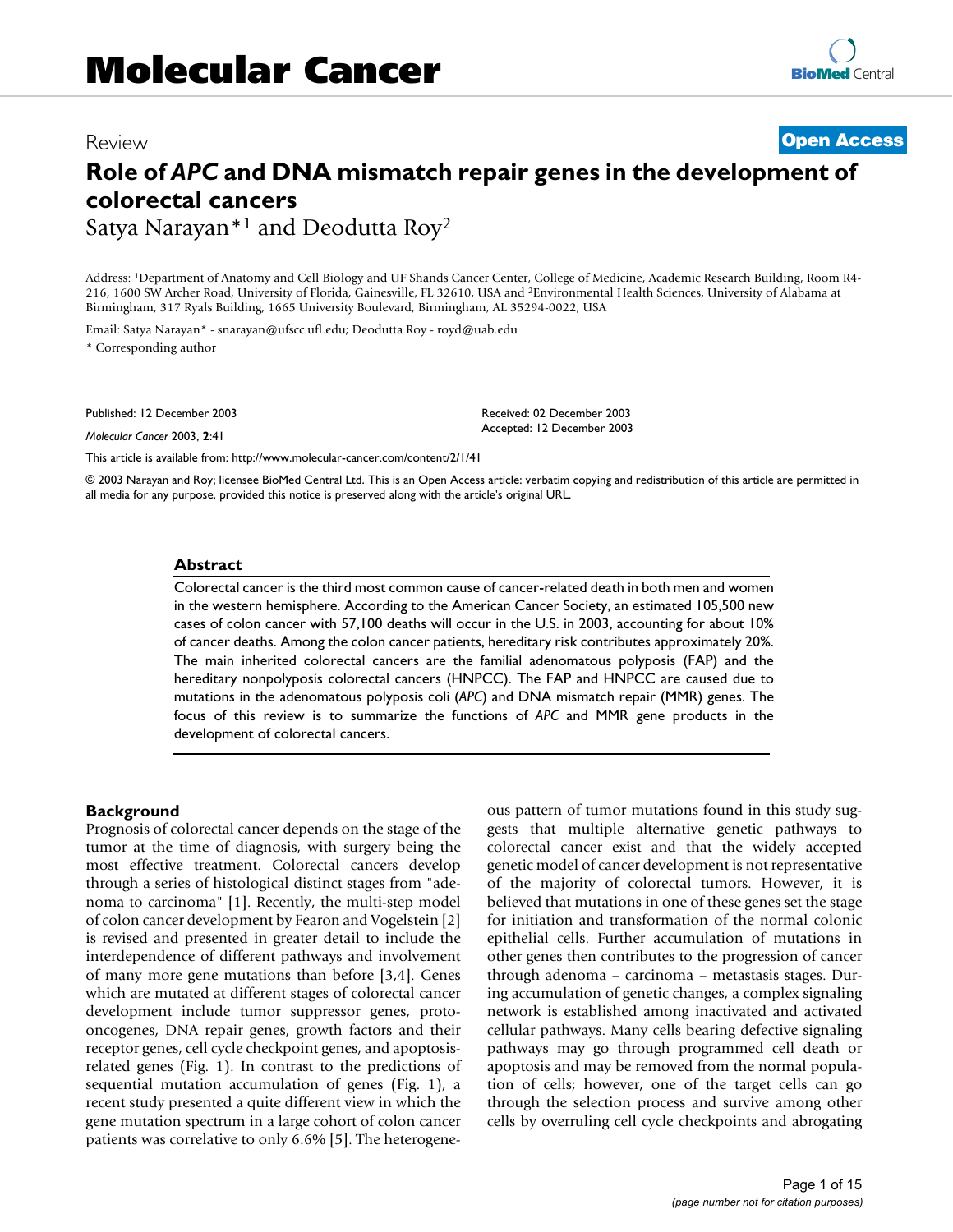

# Model for genetic alterations in th **Figure 1** e development of colorectal cancer

**Model for genetic alterations in the development of colorectal cancer.** Based on genetic analysis, at least two pathways are characterized in detail, which lead to colon cancer development. One pathway (indicated with red arrows) initiates with mutations in the adenomatous polyposis (*APC*) gene and chromosomal instability (CIN) followed by mutations in K-*ras*, deleted in colorectal cancer (*DCC*) and *p53* genes. The second pathway (indicated with blue arrows) is initiated by the mutations in the mismatch repair (MMR) genes and microsatellite instability (MSI) followed by mutations in *hMSH3, hMSH6, TGF*β*IIR, IGFIIR, PTEN, BLM, Tcf-4, Bax and E2F4* genes. Other pathways are less characterized, but a high degree of overlapping is expected among them. At least, seven gene mutations are needed to develop a normal epithelial cell into carcinoma. However, a cluster of gene and chromosome aberrations such as *p15, p16, Bub1, cyclin D1, tPa, CEA, Nm23, MMP*, E-cadherin (*CDH1*), *CD44*, 7q, 14q, 22q and 8p are observed in carcinoma and metastatic tumors. ASEF, APC-stimulated guanine nucleotide exchange factor; DLG, *Drosophila* discs large; EB1, end-binding protein 1, KAP3A, kinesin superfamily-associated protein 3A; MCR, mutator cluster region; NES, nuclear export signal; NLS, nuclear localization signal; PP2-B56α, protein phosphates 2A B56 $\alpha$  subunit. This figure is adapted from reference [7].

apoptosis pathways. After clonal expansion, the genetically modified single cell can become a full grown tumor.

Many colon cancer syndromes have been characterized based upon their phenotypic, histological and genetic changes. Among them, the most common and highly studied colon cancer syndromes are familial adenomatous polyposis (FAP) and hereditary nonpolyposis colorectal cancers (HNPCC), which are caused by mutations in the adenomatous polyposis coli (*APC*) and mismatch repair (MMR) genes, respectively. Other colon cancer syndromes include Peutz-Jeghers syndrome (PJS), Juvenile polyposis syndrome (JPS), hereditary mixed polyposis syndrome (MHAP) and Cowden's syndrome. These syndromes contain hamartomatous polyps and are inherited in an autosomal dominant fashion. Mutations in serinethreonine kinase II (*STKII*) gene, Sma and Mad-related protein 4/Deleted in pancreatic carcinoma 4 (*Smad4/ DPC4*) gene, and phsophatase and tensin homolog deleted on chromosome ten (*PTEN*) gene are linked with PJS, JPS and Cowden's syndromes, respectively. The inherited syndromes account for only 3–5% of all colon cancers, and the rest are the somatic colon cancers in which both alleles of the tumor suppressor genes are inactivated somatically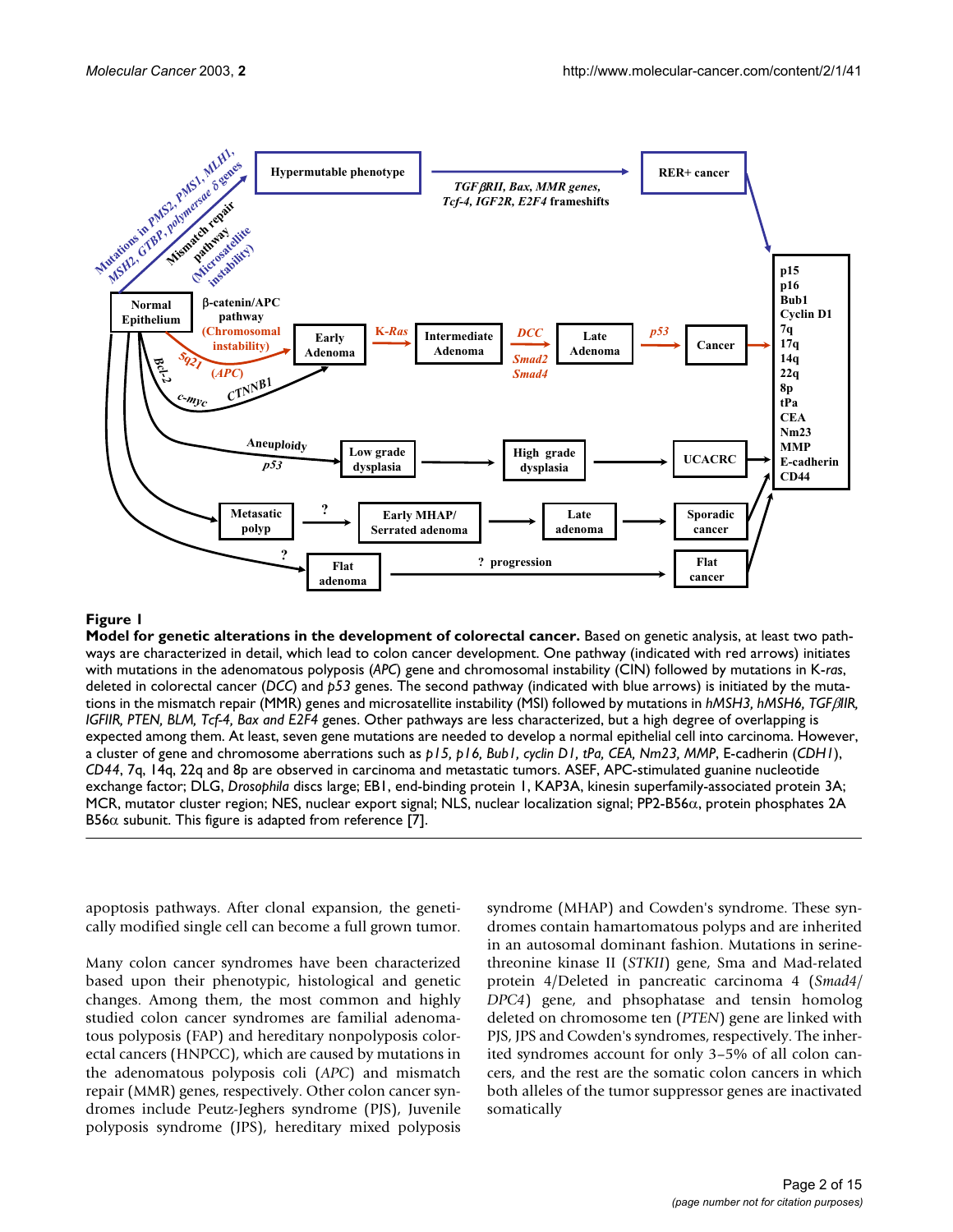### *Adenomatous polyposis coli (***APC***) gene mutations are the earliest events in the multi-step colorectal cancer development*

Mutations in the *APC* gene on chromosome 5q21 locus are considered as one of the earliest events in the initiation and progression of colorectal cancer. In FAP patients, allelic mutation of the *APC* gene followed by a loss of heterozygosity (LOH) is a common feature. Notably, mutations in the *APC* gene also are found in 60 to 80% of sporadic colorectal cancers and adenomas. FAP patients with *APC* mutations are prone to hundreds to thousands of colorectal adenomas and early onset carcinoma. FAP patients also are prone to small intestinal adenomas (and carcinomas), intra-abdominal desmoids and osteomas tumors (Gardner's syndrome), congenital hypertrophy of retinal pigment epithelium (CHRPE), fundic gland polyps in the stomach, pancreas and thyroid, dental abnormalities, and epidermal cysts [6,7]. Mutations in *APC* are also associated with malignant brain tumors known as Turcot's syndrome [8]. The *APC* locus on chromosome 5q21 shows loss of heterozygosity (LOH) in approximately 25% of breast cancers [9]. Approximately 18% of somatic breast cancers carry *APC* gene mutations [10]. Furthermore, LOH at the *APC* gene locus is frequently seen in the early stages of non-small cell lung cancers [11]. In an animal model for carcinogen-induced lung tumors, a decrease in *APC* gene expression, rather than an increase in *APC* mutations, has been shown to be associated with tumorigenesis [12]. The diverse effects of mutations in *APC* gene indicates that this molecule plays a key role in the regulation of cell growth in a number of colonic and extra-colonic tissues. It has been suggested that the overexpression of APC causes a  $G_1/S$  phase checkpoint in serum-treated NIH-3T3 cells *via* components of the pRB pathway [\[13](#page-11-0)]. A role for APC in the  $G_2/M$  phase transition is also expected, given that APC is hyperphosphorylated during M-phase and is a target of the M-phase kinase p34Cdc2 [14,15]. In a recent study, a direct role of APC in S and  $G_2$  phase arrest of cell cycle has been described in cell lines immortalized mouse epidermal keratinocytes, immortalized canine kidney epithelial, mouse squamous cell carcinoma and skin papilloma, and human colon carcimona [16].

*APC* is expressed constitutively within the normal colonic epithelium. The *APC* gene product is a 310 kDa protein localized in both the cytoplasm and the nucleus. Recently, it has been shown that the *APC* gene is inducible, which is transcriptionally up-regulated by p53 in response to DNA damage [17-19]. p53 is a negative regulator of normal cell growth and division. Although mutations in the *p53* gene is also widely present in colorectal cancers, its consequence on the expression of the wild-type or mutant *APC* gene is not clear [2]. In an earlier study, in the *ApcMin*/ + (Min, multiple intestinal neoplasia) mice model, an increased multiplicity and invasiveness of intestinal adenomas was associated with deficiency for *p53* [20]. Also, the occurrence of desmoid fibromas in these mice was strongly enhanced by *p53* deficiency. The structure of the APC protein with different protein interaction domains are given in Figure [2](#page-3-0). At the N-terminal site, the APC protein contains oligomerization and Armadillo-repeat binding domains; and at the C-terminal site there are EB1 and tumor suppressor protein DLG binding domains. The APC protein also contains three 15-amino acids and seven 20-amino acids repeat regions in which the latter is involved in the negative regulation of β-catenin protein levels in cells (Fig. [2\)](#page-3-0). The first 20-amino acid-repeat in the *APC* gene is located at the 5'-end of the mutation cluster region (MCR). An association has been shown between severe polyposis phenotype and germ-line mutations in the MCR [21-24]. Selective pressure for an MCR mutant has been proposed based on the germ-line mutation in FAP [25]. Patients with mutations outside of the MCR region have a milder phenotype. A recent study has shown that animals with homozygous truncating mutations at codon 1638 of *APC* did not develop tumors and survived through adulthood [26].

It has been reported recently that APC functions as a nuclear-cytoplasmic shuttling protein and as a β-catenin chaperone [27-31]. There are at least five APC nuclear export signals (NESs). Among them, two are Rev-type NESs located at the N-terminal region and the other three are located in the 20-amino acid repeat region of β-catenin binding motif [29,32]. The nuclear export of APC is mediated by CRM1/Exportin receptor pathway [28- 30,33]. The APC protein has two nuclear localization signals, NLS1 (1767–1772; amino acids GKKKKP) and NLS2 (2048–2053; amino acids PKKKKP). The nuclear localization of APC is controlled by post-translational modification of NLS residues by protein kinase 2 and/or protein kinase A [32-34].

#### **APC** *regulates* β*-catenin levels through Wnt-signaling*

APC may act as a negative regulator of β-catenin signaling in the transformation of colonic epithelial cells and in melanoma progression [[35-](#page-12-0)37]. The role of the Wingless/ Wnt signaling pathway has been described in *Drosophila*, *Xenopus*, and in vertebrates. This pathway is important in organ development, cellular proliferation, morphology, motility, and the fate of embryonic cells [38-40]. In a simple model shown in Figure 3, Wingless/Wnt signaling regulates the assembly of a complex consisting of: axin (and its homologs Axinl and conductin), APC, β-catenin, and glycogen synthase-3β kinase (GSK3β). Axin (Axil/conductin) binds to form a complex with APC, β-catenin, and GSK3β to promote β-catenin phosphorylation and subsequent binding with slim (β-TrCP) which mediates its ubiquitination and degradation in the proteasome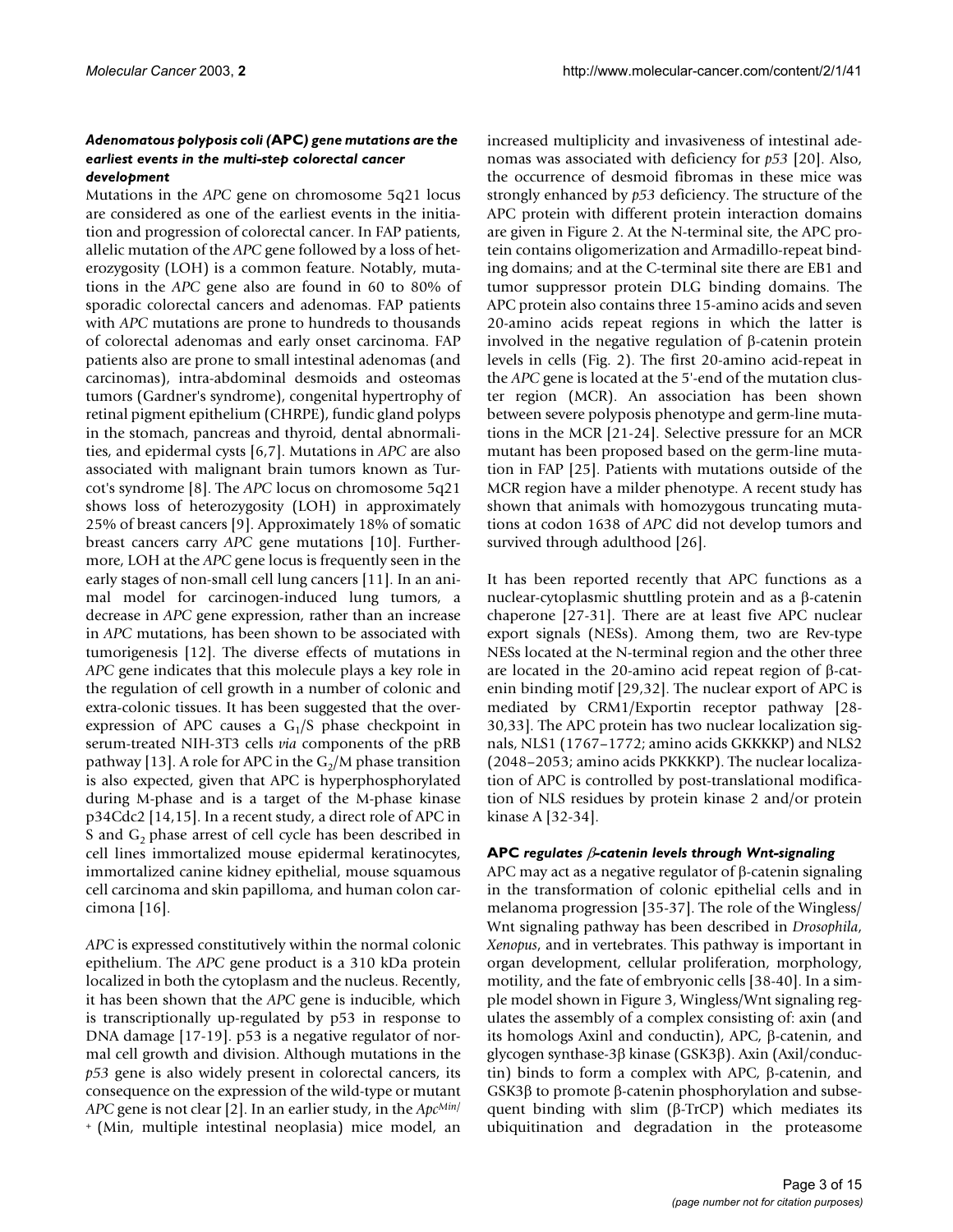<span id="page-3-0"></span>

# **Figure 2**

**Structural features of the APC protein.** Most of the mutations in APC occur in the mutator cluster region (MCR) and create truncated proteins. The truncated proteins contain ASEF and β-catenin binding sites in the armadillo-repeat domain but looses the β-catenin regulatory activity which is located in the 20-amino acids repeat domain. Somatic mutations are selected more frequently in FAP patients with germ-line mutations outside of the MCR.

[41,42]. GSK3β regulates this process by phosphorylating β-catenin, APC and Axin (Axil/conductin) complex [43- 45]. Activation of the Wingless/Wnt signaling pathway inhibits GSK3β and stabilizes β-catenin [46,47]. Mutations of β-catenin or truncation of APC, which occur both in colon cancer and melanoma cells, increases the stability and transcriptional activity of β-catenin [37,48]. The stabilized pool of β-catenin associates with members of the T-cell factor (Tcf)-lymphoid enhancer factor (Lef) family of transcription factors. There are four known members of the Tcf and Lef family in mammals, one of which, the human *Tcf4* gene, is expressed specifically in colon cancer cells [[35\]](#page-12-0). The β-catenin/Tcf4 complex regulates the protooncogene and cell cycle regulator *c-myc* [48], the G<sub>1</sub>/S-regulating *cyclin D1* [49], the gene encoding the matrixdegrading metalloproteinase, *matrysin* [50], the AP-1 transcription factors *c-jun* and *fra-1*; and the urokinase-type plasminogen activator receptor gene [51]. From this discussion, it is clear that the inactivation of APC causes activation of β-catenin, which results in the constitutive activation of Tcf/Lef response genes.

In many cases, it has been observed that colon tumors carrying mutations in the *APC* gene also carried increased levels of c-Myc, a known factor for cellular proliferation. Recently, a direct link has been established between *APC* gene mutation, β-catenin activation and *c-myc* gene upregulation in colon cancer development. The increased

expression of c-Myc through Wnt-signaling pathway upregulates the expression of *Cdk4* gene, whose product is responsible for cell cycle regulation in  $G_1$  phase [52]. The *c-myc* gene encodes a transcription factor of helix-loophelix leucine zipper family that binds as a heterodimer with Max to E boxes (CACGTG) on target promoters, for example *Cdk4* gene, and activates its expression. Max can also interact with Mad and Mxi1 and down-regulate c-Myc target gene expression. It has been suggested that the increased levels of Cdk4 protein can phosphorylate pRB. The E2F/DP transcription factor then dissociates from the hyperphosphorylated pRB, which actively transcribes genes involved in cell cycle progression through  $G_1$  phase. It is also suggested that the increased levels of Cdk4 may sequester cell cycle kinase inhibitor p21, p27, and p16. This sequestration may account for the ability of c-Myc overexpression to substitute for p16 deficiency as noted in mouse fibroblast transformation [53]. These studies thus establish a link among *APC* gene mutation, β-catenin stabilization, *c-myc* gene activation, and Cdk4/cyclin D1/ pRB/p16 pathway in colorectal cancer development.

# **APC** *is involved in actin cytoskeletal integrity, cell-cell adhesion and cell migration*

Actin cytoskeletal integrity is necessary to maintain the shape and adherence junctions of cells. The imbalance in actin cytoskeletal integrity can cause disturbance in cellcell adhesion and cell migration. The role of APC in actin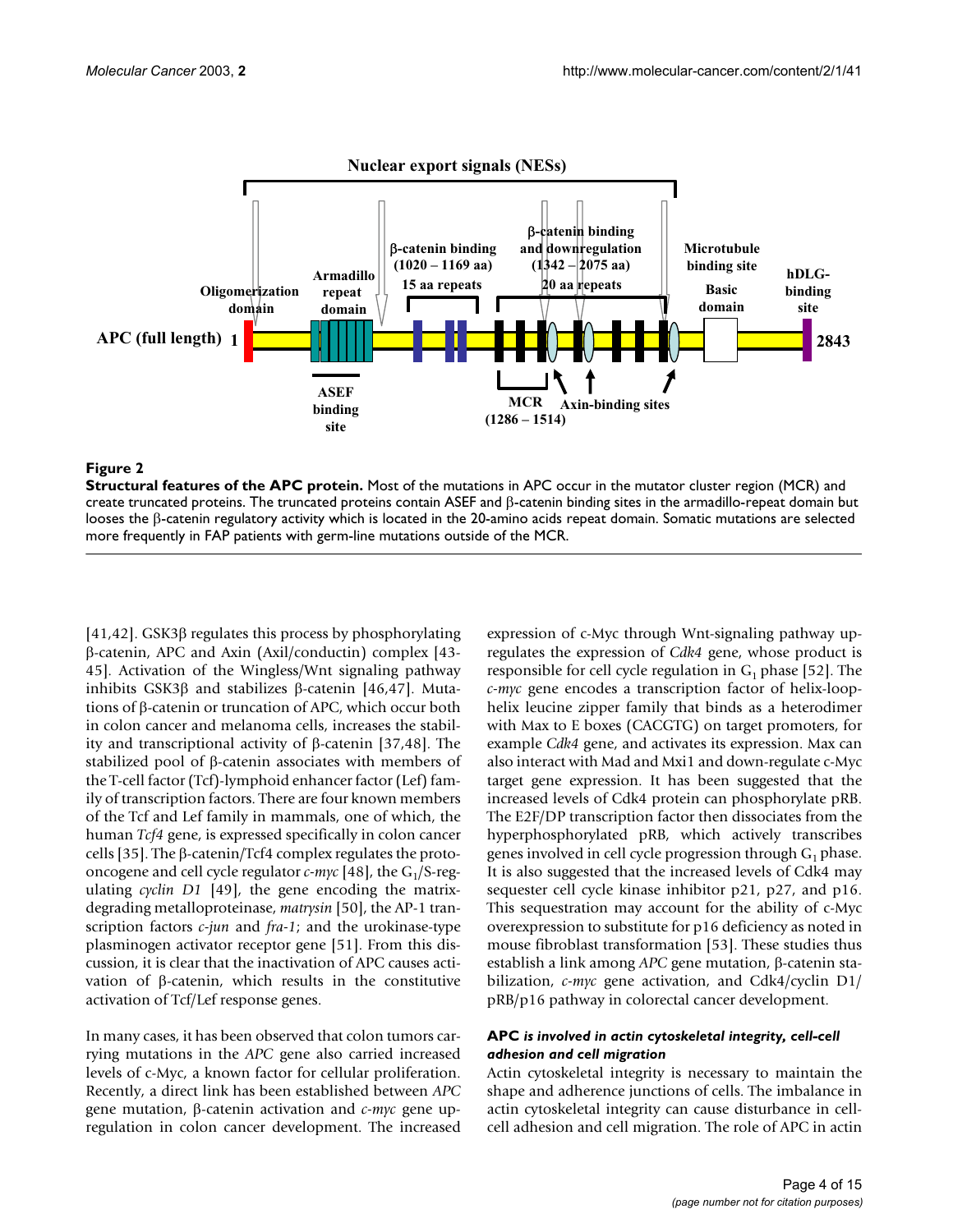**A. Normal colonic epithelial cells**



**B. Colon cancer cells**

# **Figure 3**

**A model for the Wnt-signaling pathway. Panel A**  depicts the down-regulation of β-catenin transactivation activity in normal colonic epithelial cells. β-catenin remains in a complex of Axin/Axil/conductin, APC, GSK3β kinase and casein kinase 1 or 2 (CK1 or 2). In the absence of Wnt-signaling, GSK3β and CK1 or 2 kinases become active and phosphorylate β-catenin at serine and threonine residues in the N-terminal domain. Axin and APC promote phosphorylation of β-catenin by acting as a scaffoled protein and bringing together enzyme(s) and substrate(s). The phosphorylated βcatenin then binds with F-box protein β-TrCP of the Skp1- Cullin-F-box (SCF) complex of ubiquitin ligases and undergoes proteasomal degradation. Even though Tcf-Lef transcription factor without β-catenin may bind to DNA in the absence of  $β$ -catenin, the repressors and corepressors such as CtBP (carboxy-terminal binding protein), CBP (CREBbinding protein), Gro (Groucho), LRP (LDL-receptor-related protein) bind with Tcf-Lef and repress *c-myc* or *cyclin D1* gene expression to control cell cycle progression. Some other known genes which are regulated by β-catenin/Tcf-Lef pathway are given here – *cyclin D1, CDH1, Tcf-1, c-jun, Fra-1, PPARd, Gastrin, uPAR, MMP7, Conductin, CD44, Id2, Siamois, Xbra, Twin* and *Ubx*. **Panel B** shows the role of mutations in the APC or β-catenin protein in the regulation of β-catenin level and its transactivation property in colon cancer cells. The mutant β-catenin escapes its degradation through Wntpathway and becomes stabilized in the cytoplasm. The stabilized level of β-catenin then heterodimerizes with Tcf-Lef transcription factor and locates into the nucleus, where it actively transcribes cell cycle related genes causing cellular proliferation. The binding of β-catenin with Tcf-Lef inhibits the binding of CtBP, CBP, Gro or LRP and potentiates its transcriptional activity.

cytoskeletal maintenance is predicted through its interaction with β-catenin. β-catenin establishes a link between APC and actin by providing a bridge to  $\alpha$ -catenin [53]. In *Drosophila*, mutations in E-APC have shown to affect the organization of adherence junctions [54-56]. Another link of APC with actin is shown through its interaction with PDZ domain of DLG protein. Since APC co-localizes with DLG in the cytoplasm in rat colon epithelial cells, the APC-DLG complex may participate in regulation of cell cycle progression [57]. Mutant APC lacking the S/TXV motif for DLG binding exhibits weaker cell cycle blocking activity at Go/G1 phase than the intact APC [58].

Interaction of APC with β-catenin and through β-catenin interaction with the members of the cadherin family of proteins have been implicated in cell-cell adhesion [24,59]. As shown in Figure 4, the C-terminal domain of E-cadherin interacts with β- and γ-catenin, which associate with α-catenin and form an E-cadherin complex with actin cytoskeleton. This complex maintains the stable cellcell adhesion [59]. APC becomes a part of the cell-cell adhesion complex linked with E-cadherin, since it directly binds with β-catenin, γ-catenin, and actin filament [24,60]. The tyrosine phosphorylation of β-catenin by epidermal growth factor (EGF), hepatocyte growth factor (HGF) and c-Met receptors is important in modulating cadherin-catenin complexes from membrane bound form to free cytosolic form [61]. The phosphorylation of β-catenin at tyrosine residue, which is blocked by tyrosine phosphatase Pez, is involved in epithelial cell migration [62]. If the Wnt-pathway and the EGFR or c-Met receptors pathway are activated at the same time, then the degradation of β-catenin can be inhibited and it may translocate to the nucleus, bind to the Lef-Tcf transcription factor, and down-regulate the transcription of E-cadherin gene, *CDH1*, expression [63]. These complex interactions may finally result in the reduction in E-cadherin-mediated cellcell adhesion and proliferation of cells [64-66].

Another important role for APC is assigned in cell migration. Colonic epithelial cells, derived from a committed stem cell, divide in the lower two-third of the crypts and migrate rapidly to the surface to form a single layer. During migration, they are differentiated into absorptive, secretory, paneth and endocrine cells. The function of a wild-type APC is necessary in maintaining the direction of upward movement of these cells along the crypt-villus axis. Loss of wild-type APC functions due to loss of expression or mutations affect cell migration. These cells, instead of migrating upwards towards the gut lumen, migrate aberrantly or less efficiently towards the crypt base where they accumulate and form polyps [67]. In due time, these cells become aneuploid due to defects in chromosome segregation as well as acquiring β-catenin stabilization and activation of genes for cell proliferation. The mechanisms by which APC might be involved in cell migration can be understood by its association with the kinesin superfamily-associated protein KAP3 that has been established in cell-cell adhesion and migration. It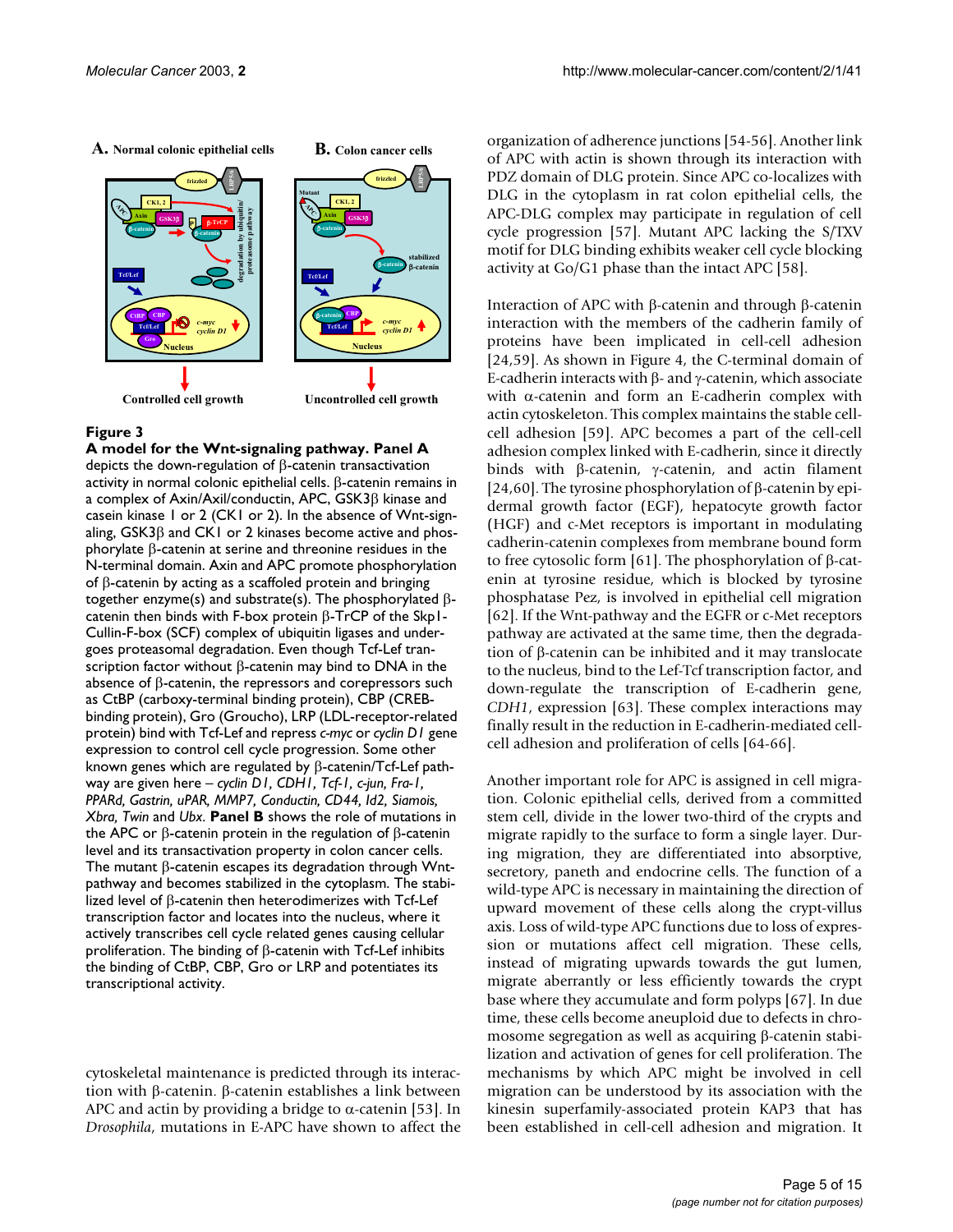

### Mutations in **Figure 4** *APC* gene impair actin cytoskeletal integrity, cell-cell adhesion and cell migration properties of colon cancer cells

**Mutations in** *APC* **gene impair actin cytoskeletal integrity, cell-cell adhesion and cell migration properties of colon cancer cells. Panel A** shows the organization of cell-cell adhesion and cytoskeletal proteins in normal colonic epithelial cells. The *APC* gene product is shown to bind through its armadillo repeat domain to ASEF. Endogenous APC co-localizes with ASEF in colonic epithelial cells. APC regulates guanine nucleotide exchange factor (GEF) activity of ASEF and maintains actin cytoskeletal network, cell-cell adhesion and cell migration. **Panel B** shows how mutations in the *APC* gene product may impair actin cytoskeletal network, cell-cell adhesion and cell migration properties of colon cancer cells. Mutations in *APC* gene product disrupt binding with actin and β-catenin; thus it affects actin cytoskeletal network and cell-cell adhesion, respectively. ASEF binds with most APC mutant proteins containing armadillo repeat sites, stimulates its own GEF activity, and promotes cell migration.

has been shown that APC, mediated by KAP3, interacts with kinesin motor proteins which transport it as well as β-catenin along the microtubules to the growing ends of the cytoskeletal protruding into motile cell membranes [68,69]. At the tip of the microtubule, APC interacts with the end-binding protein EB1 and protein tyrosine phosphatase PTP-BL. PTP-BL modulates the steady state levels of tyrosine phosphorylations of APC associated proteins such as β-catenin and GSK3β. In fact, GSK3β kinase activity has been implicated in microtubule dynamics [70,71].

Recently, experimental evidence was presented describing the mechanisms by which the mutated APC might play a role in the migration of colorectal tumor cells [72,73]. In

these studies, an interaction of APC has been shown with APC-stimulated guanine nucleotide exchange factor (ASEF) that may regulate the actin cytoskeletal network [72]. APC binds with ASEF and controls its activity. ASEF is activated in colorectal cancer cells containing truncated APC. Active ASEF decreases E-cadherin-mediated cell-cell adhesion and promotes cell migration. Thus, the dynamic association of APC, EB1, ASEF, catenins, EGFR or c-Met receptor, PTP-BL and E-cadherin proteins at cell-cell adherence junctions and microtubule ends play an important role in cell-cell communication, cell migration and carcinogenesis.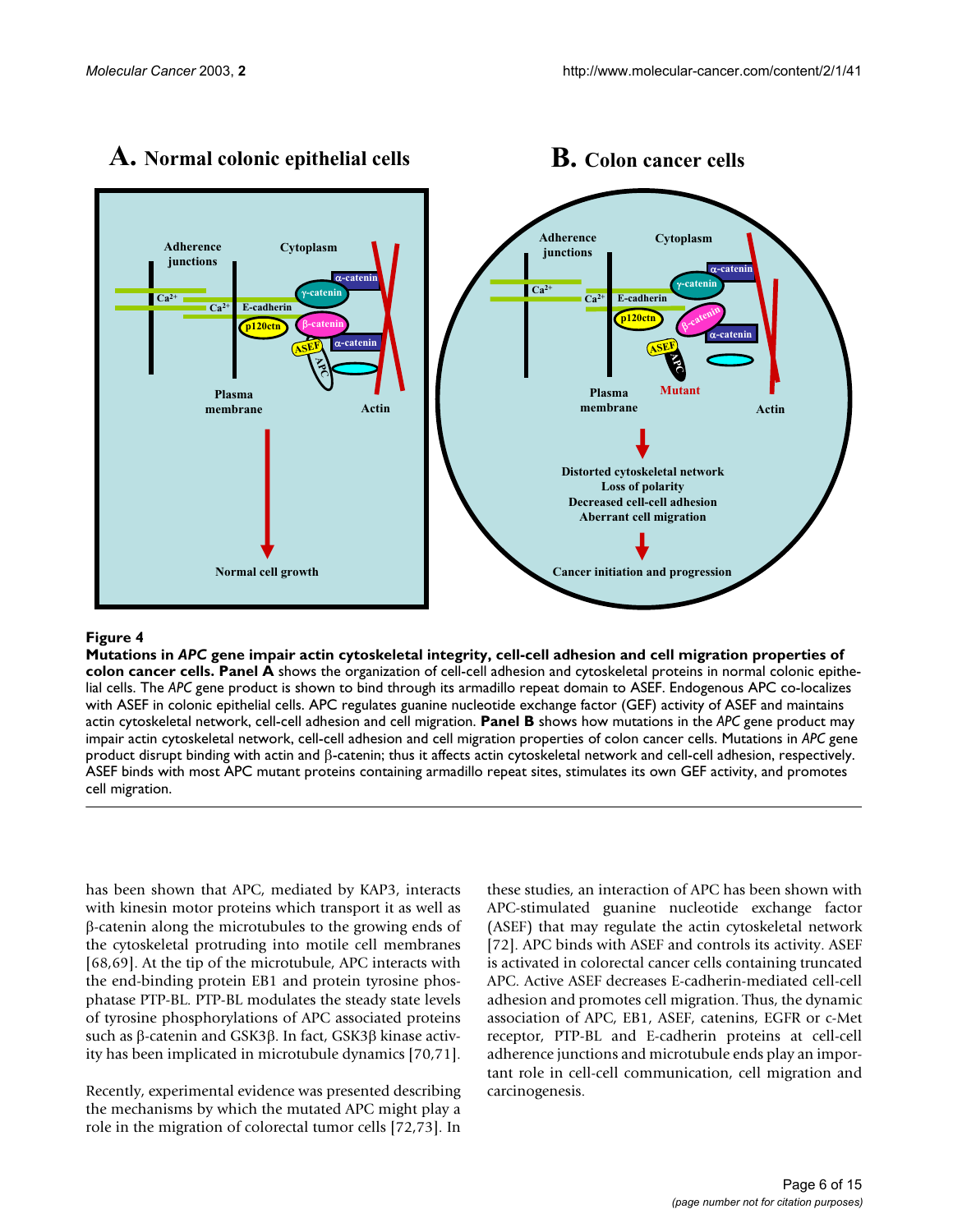#### *Genetic instability in colon cancer progression*

Both sporadic and hereditary colorectal cancers exhibit a defined set of biological and genetic cell heterogeneity through a series of molecular events. Two specific pathologically distinct genetic pathways for colorectal cancer have been identified – the chromosomal instability (CIN) pathway and the microsatellite instability (MSI) pathway. The CIN and MSI are associated with two major inherited syndromes, familial adenomatous polyposis (FAP) and hereditary non-polyposis colorectal cancer (HNPCC), respectively. The MSI leads to a 1,000-fold increase in the rate of subtle DNA changes, whereas CIN enhances the rate at which gross chromosomal changes occur during cell division such as chromosome breaks, duplication, rearrangements, and deletions. The latest findings describing these two pathways are discussed below.

### *Mutations in* **APC** *gene is associated with chromosomal instability (CIN)*

Aneuploidy, the abnormal number of chromosomes both quantitatively and qualitatively, is proposed to be a common characteristic of colon cancer cells. It is believed that the aneuploidy in colon cancer cells arises during mitosis through a defective cell division leading to CIN. CIN is a common feature of about 85% colorectal cancers, and it has been detected in the smallest adenoma, suggesting that CIN may occur at very early stages of colorectal cancer development. The mechanism(s) by which CIN is generated in colon cancer cells is largely unclear. Since the main feature of CIN is aneuploidy, it has been predicted that it may arise due to structural changes to the chromosomes and abnormal mitosis. In the year 2001, two different research groups linked mutations in *APC* gene with CIN [74,75]. Their results suggested that the wildtype APC may be involved in maintaining the proper connection of microtubules with chromosomes. APC performs a bridging function between microtubules and chromosomes. APC binds at the plus end of the microtubule through EB1, stretches it to the chromosomes, and inserts them into kinetochores after binding with Bub1. APC co-localizes to kinetochores and form complexes with Bub1 and Bub3, the two mitotic checkpoint proteins [75]. The successful complex formation may facilitate proper growth of spindle formation and helps in maintaining euploidy (Fig. [5A](#page-7-0)). Once the *APC* gene is mutated, the truncated APC protein may loose its ability to bind with Bub1, and it may become unable to properly maintain the attachment of microtubules at kinetochores, resulting in defect in segregation of chromosomes (Fig. [5B](#page-7-0)).

These studies also pointed out another interesting observation associated with CIN. It has been found that after blocking apoptosis in either *ApcMin*/+ or *Apc1638T* ES cells, the number of aberrant chromosomes were much greater

than in control ES cells that were unable to undergo apoptosis [74]. From these results, a multiple-hit hypothesis of colorectal cancer development has been suggested. The chromosome segregation defect in colon cancer cells with mutated *APC* gene could lie dormant until an additional genetic-hit suppresses the mitotic checkpoint or the apoptosis of defective cells. In this regard, the proper functioning of the hSecurin, a protein which is necessary for the completion of the anaphase portion of mitosis, is critical to maintain euploidy, since the loss of hSecurin is often associated with the loss of chromosomes at a high frequency [76]. Furthermore, telomere dysfunction has been shown to promote CIN that triggered early carcinogenesis in the *Apc<sup>Min/+</sup>* Terc<sup>-/-</sup> mouse models, while telomerase activation restored genomic stability to a level permissive for tumor progression [77]. These studies suggested that early and transient telomere dysfunction is a major mechanism underlying CIN of human cancer. Thus, multiple factors may play together in colorectal cancer development from normal epithelial cells – adenoma – carcinoma stages.

# *Mutations in mismatch repair (MMR) genes are associated with microsatellite instability (MSI)*

Microsatellite instability (MSI) is characterized by the size variation of microsatellites in tumor DNA as compared to matching normal DNA due to defects in the mismatch repair (MMR) system. MMR system is critical for the maintenance of genomic stability. MMR increases the fidelity of DNA replication by identifying and excising single-base mismatches and insertion-deletion loops that may arise during DNA replication. Thus, the MMR system serves a DNA damage surveillance function by preventing incorrect base pairing or avoiding insertion-deletion loops by slippage of DNA polymerase [78]. Once cells compromise with these functions, then it may lead to accumulation of mutations resulting in the initiation of cancer. The MMR genes are involved in one of the most prevalent cancer syndromes in humans known as hereditary nonpolyposis colon cancer (HNPCC) or Lynch syndrome [79]. HNPCC is characterized as an autosomal dominant inherited disease with 85–90% gene penetrance for early-onset of colorectal carcinoma. HNPCC accounts for about 5–7% of cases of colorectal carcinoma. The molecular diagnosis of HNPCC is based on determining MMR genes for germ-line mutations. There are at least six different proteins required for the complete MMR system. These proteins are hMSH2, hMLH1, hPMS1, hPMS2, hMSH3 and hMSH6 (GTBP). Recently, mutational germline analysis of *hMSH2* and *hMLH1* genes has been suggested to cause early onset in colorectal cancer patients [80]. hMSH2 forms a heterodimer with either hMSH6 or hMSH3 (depending on the type of lesion to be repaired) and binds to the mismatch site. The complex of hMSH2 with hMSH6 is called hMutS $\alpha$ , and it is required for the correction of single-base mispairs. The complex of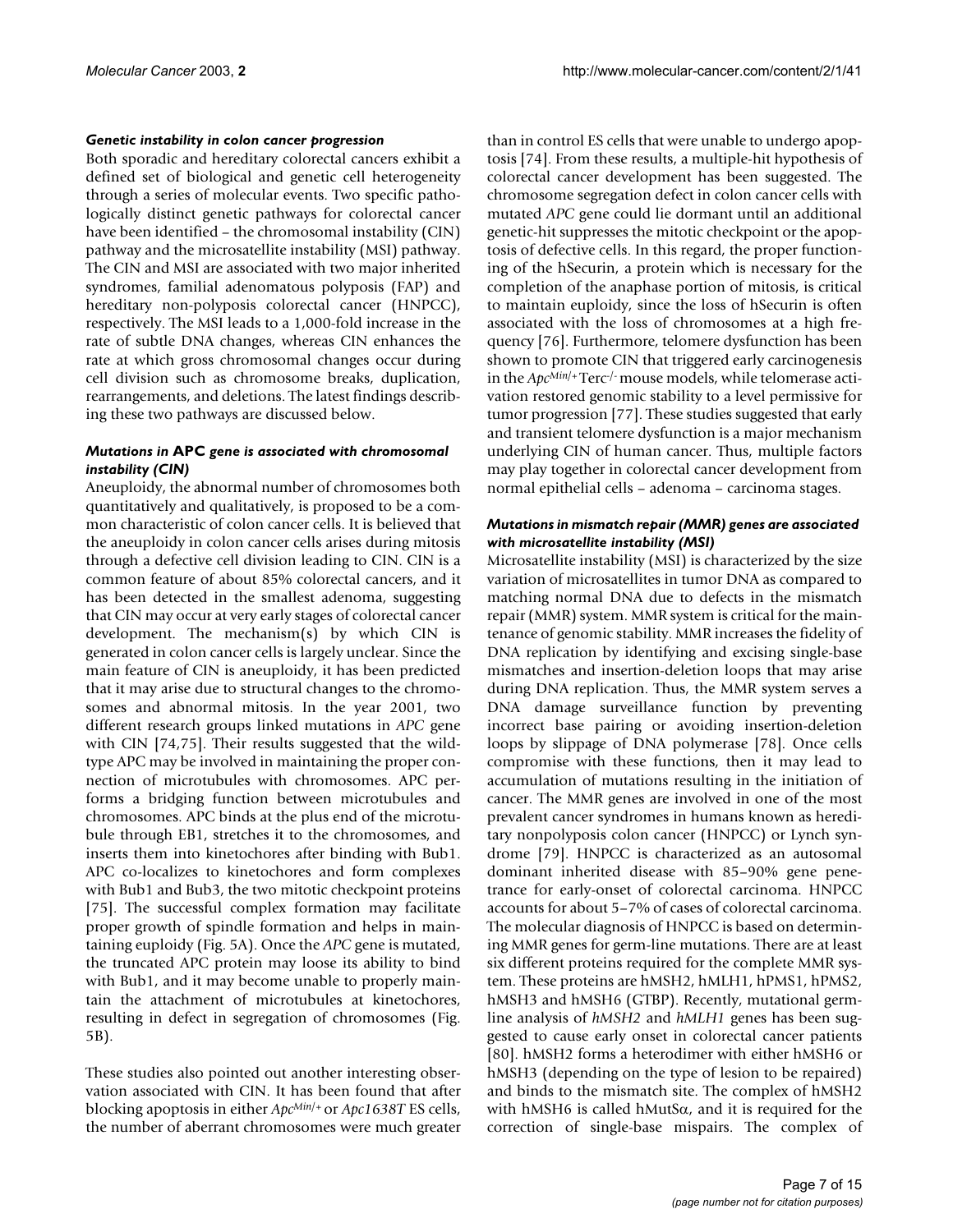<span id="page-7-0"></span>

#### Figure 5

**Chromosomal instability (CIN) in cells carrying mutations in** *APC* **gene. Panel A** shows a model for the interaction of APC with plus-end of microtubule through EB1 and with kinetochore of chromosome through Bub1 in normal colonic epithelial cells. APC can also bind microtubules directly via the C-terminal basic domain. **Panel B** shows a disruption in the interaction between spindle microtubules and kinetochores due to expression of truncated form of APC in colon cancer cells.

hMSH2 with hMSH3 is called hMutSβ, and it is required for the correction of insertion-deletion loops [81]. Subsequently, a heterodimer of hMLH1 and hPMS2 proteins are recruited by hMutSα or hMutSβ proteins to the mismatch recognition complex, which along with other proteins are involved in excision, resynthesis and ligation of DNA. Mutations in the hMLH1 and hPMS2 have been found in about 90% of HNPCC cases. Mutations in other MMR genes have been less frequent in HNPCC patients [79]. In many sporadic colon cancers, hypermethylation of the *hMLH1* gene promoter resulting in its transcriptional silencing has been observed more than mutations. Both mutations and methylation of *hMLH1* gene have been linked with MSI playing a causal role in the initiation of colorectal cancer [82-84]. Recently, the CpG island methylator phenotype (CIMP) pathway has been suggested as a novel mutator pathway that predisposes to

colonic tumorigenesis. In many cases of the sporadic colon cancers, the MSI can be induced by CIMP, followed by *hMLH1* gene's promoter methylation, loss of *hMLH1* gene expression, and resultant MMR deficiency [85]. Mutation rate in cells with MMR deficiency are 100– 1,000-fold greater than in normal cells. There are many targets of MMR gene inactivation; however, the precise stage of tumorigenesis in which mutation of the wild-type MMR gene occurs is not clear. There are few well studied gene targets of MMR, whose mutations in the microsatellite region have been found in gastrointestinal tumors. These gene targets are the transforming growth factor-β receptor II (*TGF*β*RII*), *hMSH3, hMSH6*, insulin like growth factor II receptor (*IGFIIR*), phosphatase and tension homologue deleted on chromosome ten gene (*PTEN*), caspase 5, Bloom (*BLM*) syndrome helicase, T-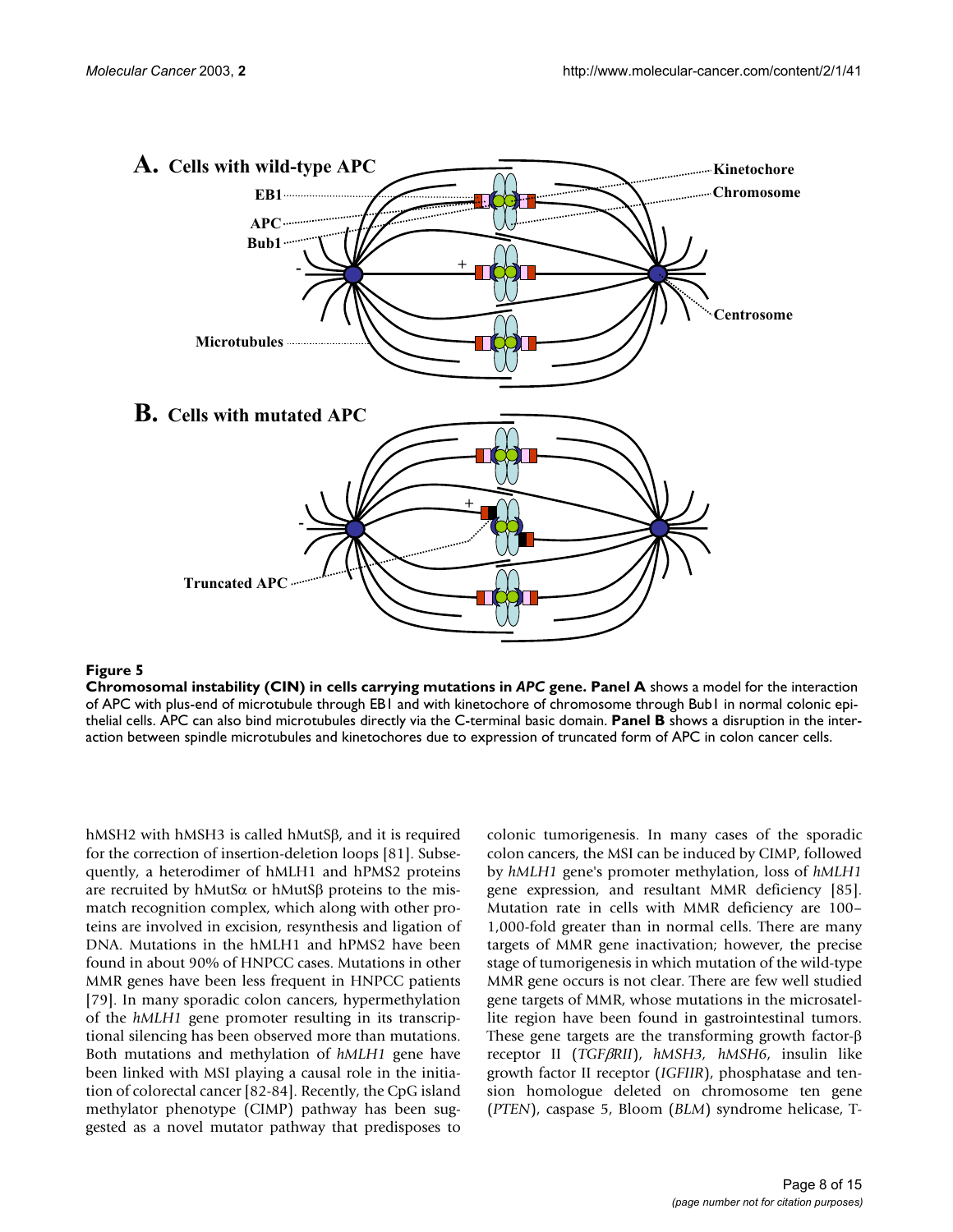cell factor 4 (*Tcf-4*), the cell cycle regulator *E2F4*, and antiapoptotic gene *Bax* [86-95].

### *Altered TGF*β *signaling in MSI cells*

In colon cancers, transforming growth factor-β (TGFβ) signaling potently inhibits the growth of normal epithelial cells, since the tumor cells are frequently resistant to TGFβ; they cause pre-neoplastic lesions, increase motility and spread cancer. The structural basis for TGFβ resistance in colon cancers is defined due to somatic mutations that inactivate TGFβ receptor II (TGFβRII) [86]. In human colon cancer cell lines with high rates of MSI, the mutations in the *TGF*β*RII* gene was found [96]. These are primarily frameshift mutations that add or delete one or two adenine bases within or from 10 base-pair poly(A) repeat in the cysteine-rich coding region (codons 125–128) of the *TGF*β*RII* gene. Mutations in this region consist of 1- or 2-base deletions or insertions. The other microsatellite region in the *TGF* $\beta$ *RII* gene is a poly(GT)<sub>3</sub> that was found with insertion of an extra GT in this region [86,96,97]. These mutations produce truncated proteins that lack the cytoplasmic domain. As much as 90% of the colorectal cancers with MSI have the mutated *TGF*β*RII* gene. TGFβIIR responses are connected with Smads, tumor suppressor gene products, which help to initiate TGFβ-mediated gene transcription (Fig. [6](#page-9-0)). The transcriptional regulation of Type 1 plasminogen inhibitor (*PAI-1*) and cyclin dependent kinase inhibitor *p15* genes are controlled by TGFβ signaling. PAI-1 is the primary inhibitor of tissuetype plasminogen activator (tPA) and urokinase-type 1 plasminogen activator (uPA) [98]. TGFβ inhibits cell proliferation by inducing a  $G_1$ -phase cell cycle arrest acting through increased expression of *p15* [99]. Thus, the loss of TGFβIIR or Smad4 can abolish TGFβ-signaling and advocate cell proliferation and development of colorectal cancer. In a mouse *ApcMin*/+ mouse model, the combination of *Smad4* and *APC* gene mutations have been shown to cause rapid tumor formation of the benign lesions arising only from the *APC* gene deficiency [100]. These studies, reiterate the human data that put forward the hypothesis that mutations in the *TGFIIR* gene contribute to adenoma – carcinoma stage progression in colon.

# *Mutations in* **IGFIIR** *gene product augments TGF*β*1 signaling in MSI cells*

Insulin like growth factor II receptor (IGFIIR) plays a critical role in cell growth, survival and differentiation; however, once mutated, these receptors play a major role in tumorigenesis [101,102]. The IGFIIR/mannose-6 phosphate receptor (M6PR) interacts with both IGF-II and latent TGFβ1 ligands and acts as a tumor growth suppressor [103]. The IGFIIR performs its growth suppressive function by two different mechanisms. In one case, it binds and stimulates the plasmin-mediated cleavage and activation of the latent TGFβ1; in the second case, it

participates in the internalization and degradation of its own ligand IGFII, a mitogen [104]. The *IGFIIR* gene harbors several microsatellites within its coding region; one of them is  $poly(G)_{8}$  repeat which is often mutated with 1or 2-base pair deletions or insertions. These mutations produce frameshifts and premature stop codons [89]. Thus, the loss of IGFIIR function due to mutations in MSI cells may enhance cell proliferation due to accumulation and activation of IGFII and down-regulation of TGFβ1.

# *Mutations in* **PTEN** *gene causes activation of PI3K and Akt oncogenic signals in MSI cells*

The *PTEN* tumor suppressor gene, also known as mutated in multiple advanced cancers (*MMAC*) or TGFβ-regulated and epithelial cell-enriched phosphatase (*TEP-1*), is located on chromosome 10q23. A homologous deletion of this gene has been found in sporadic glioma, endometrial, melanoma, prostate, renal, meningioma and small cell lung carcinomas. Germ-line mutations in *PTEN* gene is linked with autosomal dominant inherited cancer syndromes such as Cowden's disease, Lhermitte-Duclos disease, and Bannqayan-Zonana syndrome, Bannayan-Riley-Ruvalcaba syndrome, *Proteus* syndrome, and *Proteus*-like syndromes [105-110]. In endometrial and colorectal cancers, the mutations in PTEN gene occur in MMR function-deficient cells [109,111]. The coding region of the PTEN gene contains several microsallites, among which a repeat of poly $(A)$ <sub>6</sub> tract in exon 7 and 8 are most susceptible to frameshift mutations [112]. PTEN is involved in cell cycle arrest and apoptosis through negatively regulating the survival signaling mediated by phosphatidylinositol 3-phsophate (PIP3) kinase (PI3K) and its down-stream target, a serine/threonine kinase Akt (also called protein kinase B) [113,114]. Once cells receive signals through growth factors, hormones, or extracellular matrix components, the Akt is recruited by PIP3 to the plasma membrane, where it is phosphorylated at the Ser473/Thr308 [115]. The phosphorylated Akt is involved in cell survival, proliferation and migration. Thus, the loss in PTEN causes elevation of intracellular PIP3 level that stimulates Akt kianse activity. The active Akt leads to tumorigenesis due to loss of proliferative and apoptotic controls of cell growth. The genetic data of *PTEN* gene mutations found in human tumors were further supported by animal studies. In a mouse model study, the *PTEN*-/- homozygous null mice was found to be embryonic lethal; however, the *PTEN*-/+ mice developed neoplasm in various organs, including breast, prostate, endometrium, adrenal, lymphoid, skin, colon, thyroid, liver and thymus [116].

# *Mutations in* **E2F4** *gene looses cell cycle control in MSI cells*

The ability of pRb to regulate cell cycle progression is dependent upon its interaction with E2F/DP family of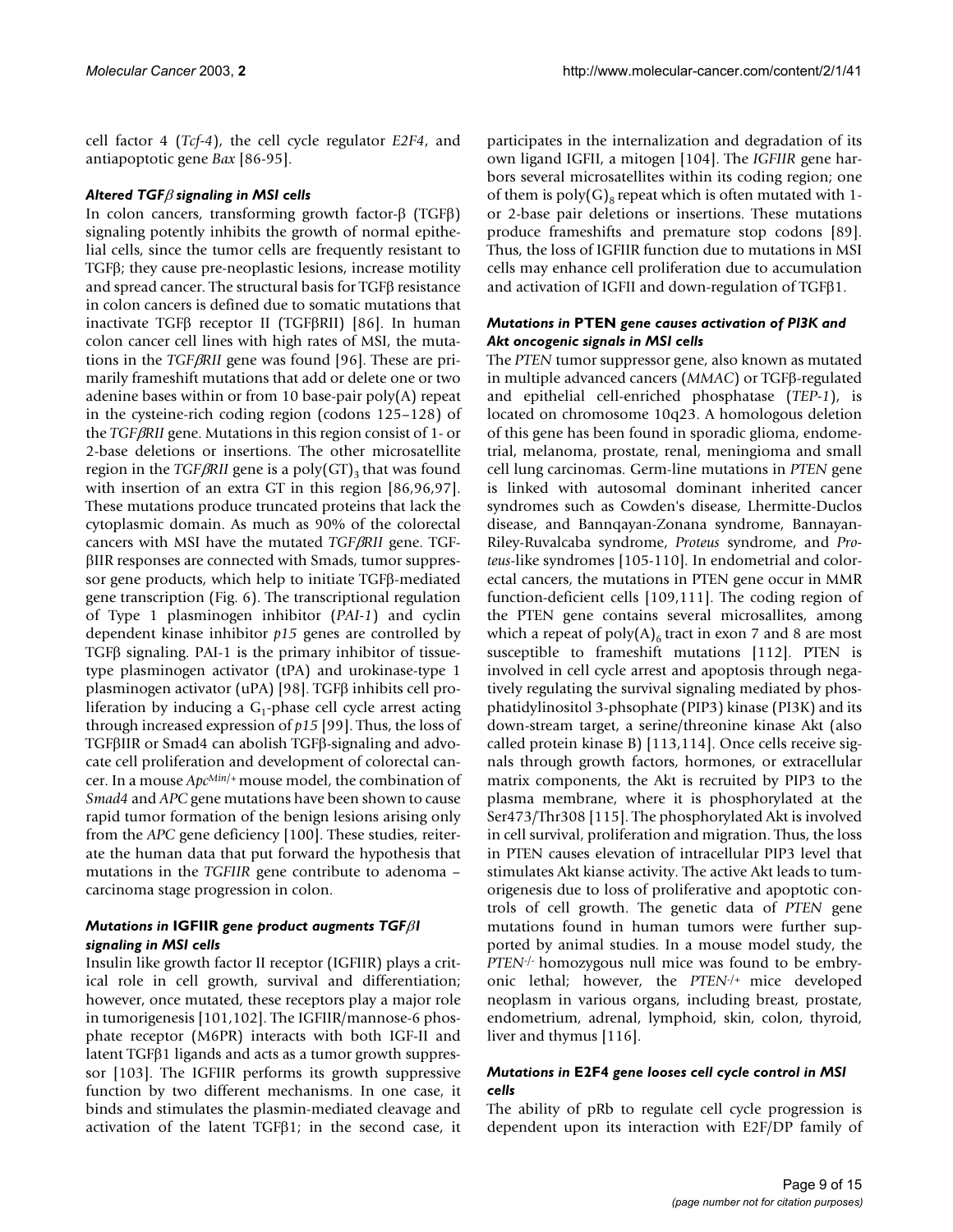<span id="page-9-0"></span>

# **Figure 6**

**TGF**β **signaling in normal colonic epithelium and cancer cells. Panel A** describes the functional pathway of TGFβ signaling in normal colonic epithelial cells. TGFβ ligand binding with TGFβRII recruits TGFβRI into a tetrameric receptor complex resulting in transphosphorylation and activation of TGFβRI. After phosphorylation, the TGFβRI becomes an active kinase which phosphorylates Smad 2 and Smad3. SARA (Smad Anchor for Receptor Activation), a scaffolding protein facilitates interaction between Smad2, Smad3 and TGFβRI. Phosphorylated Smad2 and Smad3 allow the formation of homo- and heterodimerization complex, including Smad4. The Smad complex then translocates into nucleus, binds with DNA, and stimulates the expression of target genes including  $p15$  (inhibitor of cell cycle kinase that controls cell cycle into G<sub>1</sub> phase) and *PAI-1* (inhibitor of protease 1 that degrades extracellular matrix proteins during metastasis). **Panel B** shows the abnormal pathway of TGFβ signaling in colon cancer cells. Many colon cancer cells with microsatellite instability (MSI) due to defective mismatch repair (MMR) activity induce mutations in *TGF*β*RII* gene. Often, these are frameshift mutations that insert or delete one or two adenine bases located within a 10 base-pair polyadenine repeat region (base-pairs 709–718, codons 125–128; referred to as BAT-RII) of *TGF*β*RII* gene. These mutations encode TGFβRII proteins truncated between 129 and 161 amino acids of the cytoplasmic domain which causes functional inactivation of these proteins. Thus, the loss of TGFβ signaling may abolish cell cycle control and induce metastasis of colon cancer cells by inhibiting *p15* and *PAI-1* genes expression, respectively.

transcription factors which are required for the regulation of a large number of genes involved in cell proliferation [117-119]. There are at least six E2F proteins which can be categorized into distinct subgroups that act in direct opposition to one another to promote either cellular proliferation or cell-cycle exit and terminal differentiation. The E2F1, E2F2 and E2F3 proteins can be grouped in one subgroup since they all directly interact with pRb and are

strong transcriptional activators. The E2F4 and E2F5 proteins are comparatively less strong transcriptional activators or sometimes act as repressors by recruiting the pocket proteins (BOX 2) and their associated histonemodifying enzymes. The E2F6 acts as a repressor through its interaction with Bmi1-containing Polycom group of proteins [120-122]. The E2F4 and E2F5 transcription factors are also different than their other family members in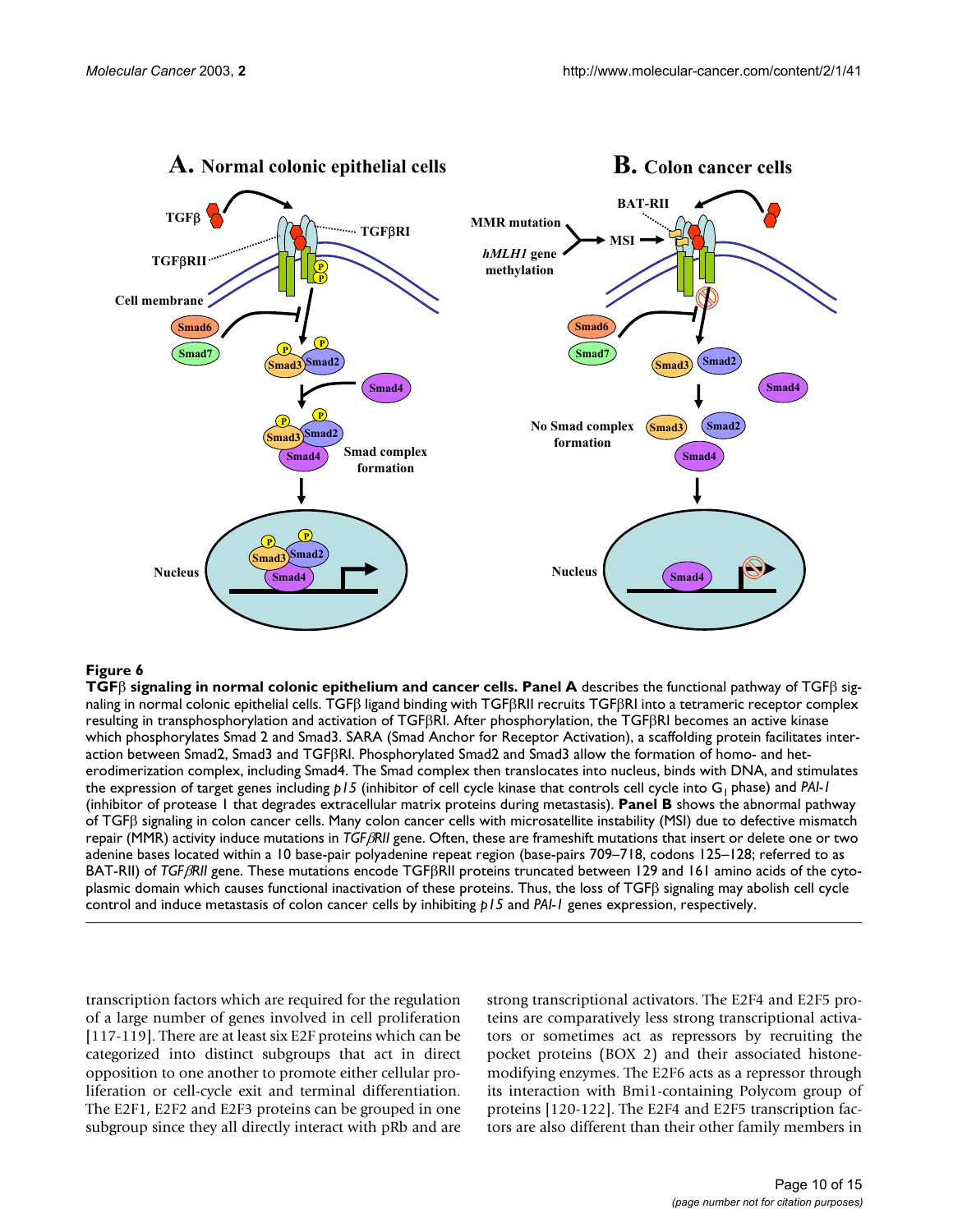that these factors lack the cyclin A binding domain. Furthermore, there is another critical feature in the E2F4 gene which is distinct from its family members. The coding region of the *E2F4* gene contains a longer spacer segment of a repeated sequence of trinucleotide  $(CAG)_{13}$ that encodes 13 consecutive serine residues; this region is highly vulnerable to frameshift mutations in MSI cells. In MMR defective colorectal tumors, mutations in the E2F4 gene have been observed [91]. Thus, defective *E2F4* gene expression in MSI colon cancer cells can possibly promote cell cycle progression through  $G_0/G_1$  transition.

#### *Mutations in pro-apoptotic gene* **Bax** *in MSI cells*

Approximately 50% of the tumors with MSI are found with mutations in the *Bax* gene. These mutations produce frameshift mutations within a coding region of eight nucleotide stretch of guanine residues  $(G_8)$  [93,123]. Bax heterodimerizes with anti-apoptotic protein Bcl2 and induces apoptosis. In the presence of apoptotic signals, BH3 domain proteins tBid are activated and bound with Bax. The interaction of tBid with Bax brings conformational changes in Bax, and this promotes its translocation to the mitochondria. Bax oligomerizes and inserts into the outer mitochondrial membrane where it forms channels to release cytochrome c (Cyt c) into the cytoplasm. The released Cyt c forms a complex called apoptosome with Apaf-1, dATP and pro-caspase 9 [124]. The apoptosome recruits and processes pro-caspase 9 to form a holoenzyme complex, which in turn recruits and activates the effector caspases leading to apoptosis. Thus, the expression of mutated Bax protein may fail to release Cyt c and increase the Bax-Bcl2 ratio resulting in the escape from apoptosis and inducing initiation of colorectal carcinogenesis.

### *Mutations in Bloom (***BLM***) syndrome helicase gene in MSI cells*

Bloom syndrome (BS) is a rare autosomal recessive inherited cancer predisposition caused by inactivation of the RecQ family helicase, BLM [125,126]. The genetic disorder of the *BLM* gene is characterized by growth deficiency, impaired fertility, proportional dwarfism, sun-sensitive telangiectatic erythema, immunodeficiency and premature ageing. The function of the BLM helicase is implicated in reinitiating DNA replication forks that are blocked at lesions, thereby promoting chromosome stability, which is characterized by elevated sister chromatid exchanges (SCEs), as well as chromosomal breaks, deletions, and rearrangements. Also, BLM helicases perform essential roles in genetic recombination, transcription, and DNA repair [127,128]. In all the above systems, the helicase activities derive energy from hydrolysis of ATP. BLM is a part of BRCA1-associated genome surveillance complex (BASC) which includes MSH2, MHS6, MLH1, ATM, RAD50-MRE11-NBS1 complex, and replication factor C

[129]. BLM also interacts with heterotrimeric, singlestranded DNA binding protein, replication protein A (RPA), which after binding, stimulates BLM helicase activity [130]. The genetic structure of the *BLM* gene coding region contains 4,437 base-pairs and encodes 1,417 amino acids. The BLM helicase has different motifs which are assigned to different activities. Motifs Ia, III and V contain residues that establish direct contact with ssDNA and motifs I, II-IV and VI form a pocket for binding ATP [131]. It has been observed that many point mutations in BS patients are confined to these conserved helicase motifs, thus disrupting its ATPase and helicase activity. DNA sequencing from the sporadic gastrointestinal tumors showed abnormal bands caused by a deletion of one adenine residue in the poly-adenine tract (reduction from nine to eight adenines) in the coding region of the *BLM* gene [95,132,133]. Since these tumors had defective MMR genes, mutations in the *BLM* gene is directly linked with MSI and chromosomal instability pathways. Mutations in *BLM* gene has been associated with frameshifts in *Bax, hMSH6* and/or *hMSH3* with multiple unstable mono- and trinucleotide repeats located in coding regions that were significantly higher than that observed in microsatellite mutator phenotype positive tumors without BLM frameshifts. From these studies, it has been suggested that BLM loss of function by MSI in sporadic gastrointestinal tumors might be an intermediate mutational event, which may increase the instability of a pre-existent unstable genotype.

# *Mutations in T-cell factor 4 (***Tcf-4***) gene in MSI cells*

In Figure 3, disruption of the APC/β-catenin pathway is shown as a critical step in the development of colorectal and other cancers. The oncogenic β-catenin translocates into nucleus, heterodimerizes with the Tcf/Lef family of proteins, and transcribes target genes. The transcription factor Tcf-4 is one of the Tcf-family proteins, which forms a transcription complex with β-catenin and plays an important role in maintenance of normal epithelial growth and development of colorectal tumors [\[35](#page-12-0)]. The Tcf-4/β-catenin transcriptional activity is inhibited by protein Icat (inhibitor of β-catenin and Tcf-4), which blocks the interaction between β-catenin and Tcf-4 and thereby antagonizes Wnt-signaling [134]. Since the APC/Tcf-Lef/ β-catenin pathway plays an important role in colorectal cancer development, mutational analysis of these genes is critical to evaluate their functions. The mutations and their consequences in *APC* and *CTTNB* (β-catenin) genes are discussed earlier, which are characteristics of CIN. However, the mutations in the *Tcf-4* gene were found in MSI cells [135-137]. In MSI cells, an error-prone poly $(A)_{\alpha}$ monorepeat in exon 17 of the *Tcf-4* gene frequently shows frameshift mutations by deletion of one nucleotide producing a short and medium isoform of the Tcf-4 protein. The transactivating properties of these shorter Tcf-4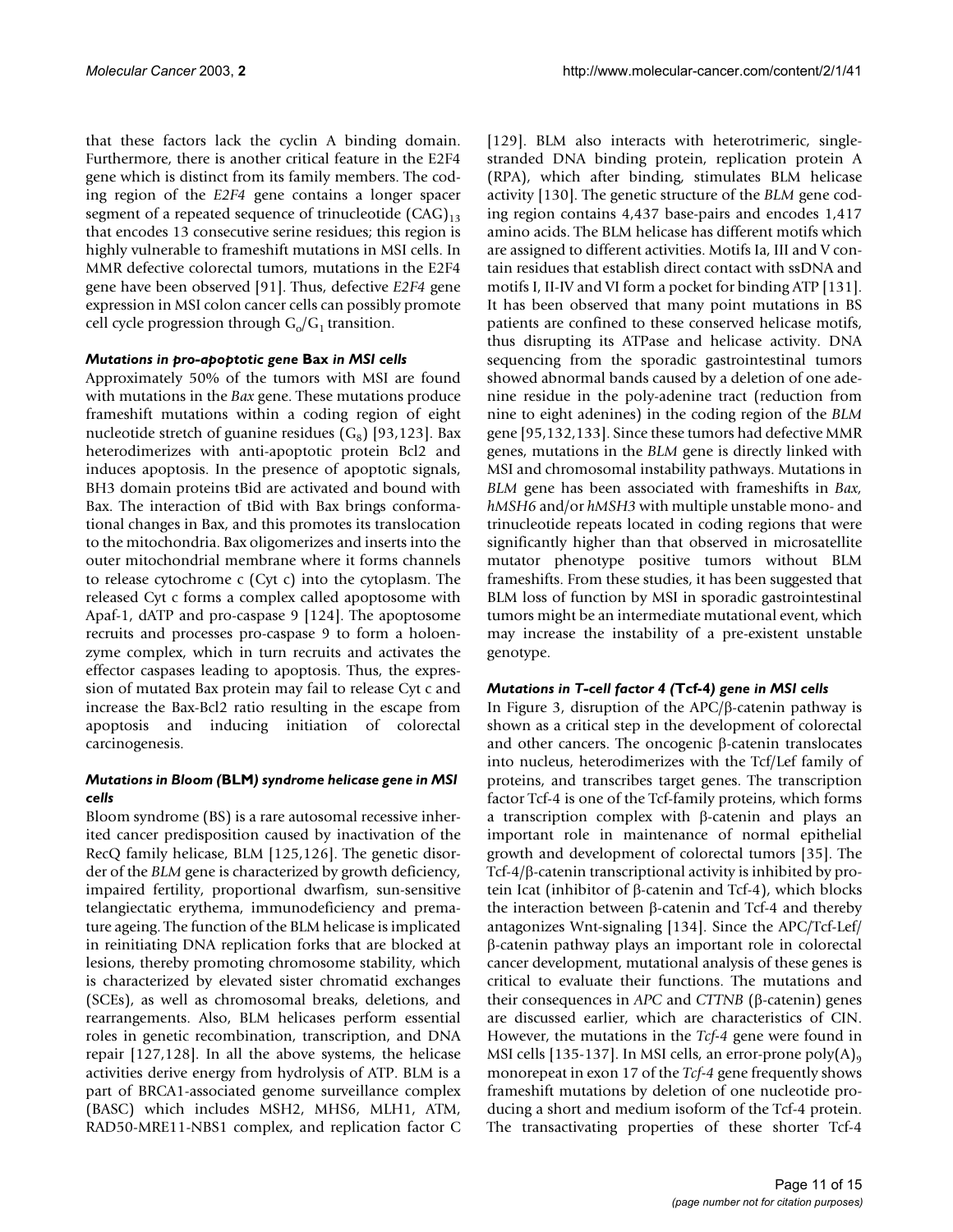isoforms in the development of colorectal cancers are still not clear. Recently, it has been suggested that the frameshift mutations in the poly $(A)$ <sub>9</sub> region of the *Tcf-4* gene may in fact produce a gain in function of the shorter Tcf-4 isoform due to loss of binding sites of the transcriptional suppressor molecules, CtBP or Grg/TLE [138-140]. These mutated Tcf-4 proteins also lose the binding of chromatin remodeling complexes containing Osa/ Brahma [141]. Thus, based on these studies, it is expected that mutated Tcf-4 protein may acquire increased transcriptional activity by increased binding affinity for β-catenin or by facilitating the structural organization of chromatin [142]. Finally, it has been suggested that mutations in the *Tcf-4* gene may not have significant effect and thus it may contribute marginally to the colorectal carcinogenesis or act as passenger mutations [140].

# **Conclusions**

Development of colorectal cancer is a complex and multistep process in which several gene defects coordinate with each other in genotypic and phenotypic outcome. Mutations in many tumor suppressor and proto-oncogenes in the development of sporadic and hereditary colorectal cancers are well established; however, their precise role in this process is still not clear. For example, it is now established that mutations in the *APC* gene may be necessary for the early onset of FAP. Mutations in the *APC* gene perhaps set a stage for mutations in other genes such as K-*ras*, *DCC*, and *p53*. However, the mechanism(s) by which *APC* gene mutations may contribute to the accumulation of mutations in these genes that are associated with the colon cancer progression remains unclear. Mutations in the MMR genes can be linked to increased rate of mutations; however, studies indicate that MMR negative cells develop resistance to apoptosis rather than accumulation of mutations. Thus, MMR gene mutations and its role in MSI and apoptosis need further investigation in context with apoptosis and cell cycle-related genes. These studies will provide a better understanding of colorectal cancer development and its intervention by genetic or chemotherapeutic means.

# **Authors' contributions**

SN drafted the paper. DR provided suggestions for its finalization. Both authors read and approved the final version of the manuscript.

# **Acknowledgements**

The work in our laboratory on APC is currently supported to S. N. by NCI-NIH (CA-097031, CA-100247) and Flight Attendants Medical Research Institute, Miami, FL. I thank the members of my laboratory for their comments and to Nirupama Gupta and Mary Wall for their critical reading of this manuscript. I apologize to those colleagues whose work was not cited; instead, many of them have been accommodated in referenced review articles.

### **References**

- 1. Muto T, Bussey HJ, Morson BC: **The evolution of cancer of the colon and rectum.** *Cancer* 1995, **36:**2251-2270.
- 2. Fearon ER, Vogelstein B: **[A genetic model for colorectal](http://www.ncbi.nlm.nih.gov/entrez/query.fcgi?cmd=Retrieve&db=PubMed&dopt=Abstract&list_uids=2188735) [tumorigenesis.](http://www.ncbi.nlm.nih.gov/entrez/query.fcgi?cmd=Retrieve&db=PubMed&dopt=Abstract&list_uids=2188735)** *Cell* 1990, **61:**759-767.
- 3. Bodmer BF: **The somatic evolution of cancer. The Harveian Oration of 1996.** *J Royal Coll Physicians Lond* 1996, **31:**82-89.
- 4. Ilyas M, Straub J, Tomlinson IP, Bodmer WF: **[Genetic pathways in](http://www.ncbi.nlm.nih.gov/entrez/query.fcgi?cmd=Retrieve&db=PubMed&dopt=Abstract&list_uids=10.1016/S0959-8049(99)00298-1) [colorectal and other cancers](http://www.ncbi.nlm.nih.gov/entrez/query.fcgi?cmd=Retrieve&db=PubMed&dopt=Abstract&list_uids=10.1016/S0959-8049(99)00298-1)[.](http://www.ncbi.nlm.nih.gov/entrez/query.fcgi?cmd=Retrieve&db=PubMed&dopt=Abstract&list_uids=10711241)** *Eur J Cancer* 1999, **35:**1986-2002.
- 5. Smith G, Carey FA, Beattie J, Wilkie MJ, Lightfoot TJ, Coxhead J, Garner RC, Steele RJ, Wolf CR: **[Mutations in APC, Kirsten-ras, and](http://www.ncbi.nlm.nih.gov/entrez/query.fcgi?cmd=Retrieve&db=PubMed&dopt=Abstract&list_uids=123158) [p53 – alternative genetic pathways to colorectal cancer](http://www.ncbi.nlm.nih.gov/entrez/query.fcgi?cmd=Retrieve&db=PubMed&dopt=Abstract&list_uids=123158)[.](http://www.ncbi.nlm.nih.gov/entrez/query.fcgi?cmd=Retrieve&db=PubMed&dopt=Abstract&list_uids=10.1073/pnas.122612899)** *Proc Natl Acad Sci USA* 2002, **99:**9433-9438.
- 6. Goss KH, Groden J: **[Biology of the adenomatous polyposis coli](http://www.ncbi.nlm.nih.gov/entrez/query.fcgi?cmd=Retrieve&db=PubMed&dopt=Abstract&list_uids=10784639) [tumor suppressor.](http://www.ncbi.nlm.nih.gov/entrez/query.fcgi?cmd=Retrieve&db=PubMed&dopt=Abstract&list_uids=10784639)** *J Clin Oncol* 2000, **18:**1967-1979.
- 7. Fearnhead NS, Britton MP, Bodmer WF: **[The ABC of APC](http://www.ncbi.nlm.nih.gov/entrez/query.fcgi?cmd=Retrieve&db=PubMed&dopt=Abstract&list_uids=10.1093/hmg/10.7.721)[.](http://www.ncbi.nlm.nih.gov/entrez/query.fcgi?cmd=Retrieve&db=PubMed&dopt=Abstract&list_uids=11257105)** *Hum Mol Genet* 2001, **10:**721-733.
- 8. Hamilton SR, Liu B, Parsons RE, Papadopoulos N, Jen J, Powell SM, Krush AJ, Berk T, Cohen Z, Tetu B, Burger PC, Wood PA, Taqi F, Booker SV, Petersen GM, Offerhaus GJA, Tersmette AC, Giardiello FM, Vogelstein B, Kinzler KW: **[The molecular basis of Turcot's](http://www.ncbi.nlm.nih.gov/entrez/query.fcgi?cmd=Retrieve&db=PubMed&dopt=Abstract&list_uids=10.1056/NEJM199503303321302) [syndrome](http://www.ncbi.nlm.nih.gov/entrez/query.fcgi?cmd=Retrieve&db=PubMed&dopt=Abstract&list_uids=10.1056/NEJM199503303321302)[.](http://www.ncbi.nlm.nih.gov/entrez/query.fcgi?cmd=Retrieve&db=PubMed&dopt=Abstract&list_uids=7661930)** *N Engl J Med* 1995, **332:**839-847.
- 9. Mediros AC, Nagai MA, Neto MM, Brentani RR: **Loss of heterozygosity affecting the APC and MCC genetic loci in patients with primary breast carcinomas.** *Cancer Epidemiol Biomarmers Prev* 1994, **3:**331-333.
- Furuuchi K, Tada M, Yamada H, Kataoka A, Furuuchi N, Hamada J, Takahashi M, Todo S, Moriuchi T: **[Somatic mutations of the APC](http://www.ncbi.nlm.nih.gov/entrez/query.fcgi?cmd=Retrieve&db=PubMed&dopt=Abstract&list_uids=10854222) [gene in primary breast cancers.](http://www.ncbi.nlm.nih.gov/entrez/query.fcgi?cmd=Retrieve&db=PubMed&dopt=Abstract&list_uids=10854222)** *Am J Pathol* 2000, **156:**1997-2005.
- 11. Sanz-Ortega J, Bryant B, Sanz-Esponera J, Asenjo JA, Saez MC, Torres A, Balibrea JL, Sobel ME, Merino MJ: **[LOH at the APC/MCC gene](http://www.ncbi.nlm.nih.gov/entrez/query.fcgi?cmd=Retrieve&db=PubMed&dopt=Abstract&list_uids=10549031) [\(5Q21\) is frequent in early stages of non-small cell lung](http://www.ncbi.nlm.nih.gov/entrez/query.fcgi?cmd=Retrieve&db=PubMed&dopt=Abstract&list_uids=10549031) [cancer.](http://www.ncbi.nlm.nih.gov/entrez/query.fcgi?cmd=Retrieve&db=PubMed&dopt=Abstract&list_uids=10549031)** *Pathol Res Pract* 1999, **195:**677-680.
- 12. Oreffo VI, Robinson S, You M, Wu MC, Malkinson AM: **[Decreased](http://www.ncbi.nlm.nih.gov/entrez/query.fcgi?cmd=Retrieve&db=PubMed&dopt=Abstract&list_uids=10.1002/(SICI)1098-2744(199801)21:1<37::AID-MC6>3.3.CO;2-I) expression of the adenomatous polyposis coli (Apc) and [mutated in colorectal cancer \(Mcc\) genes in mouse lung](http://www.ncbi.nlm.nih.gov/entrez/query.fcgi?cmd=Retrieve&db=PubMed&dopt=Abstract&list_uids=10.1002/(SICI)1098-2744(199801)21:1<37::AID-MC6>3.3.CO;2-I) [neoplasia](http://www.ncbi.nlm.nih.gov/entrez/query.fcgi?cmd=Retrieve&db=PubMed&dopt=Abstract&list_uids=10.1002/(SICI)1098-2744(199801)21:1<37::AID-MC6>3.3.CO;2-I)[.](http://www.ncbi.nlm.nih.gov/entrez/query.fcgi?cmd=Retrieve&db=PubMed&dopt=Abstract&list_uids=9473770)** *Mol Carcinog* 1998, **21:**37-49.
- <span id="page-11-0"></span>13. Baeg GH, Matsumine A, Kuroda T, Bhattacharjee RN, Miyashiro I, Toyoshima K, Akiyama T: **The tumour suppressor gene product** APC blocks cell cycle progression from G<sub>0</sub>/G<sub>1</sub> [to S phase.](http://www.ncbi.nlm.nih.gov/entrez/query.fcgi?cmd=Retrieve&db=PubMed&dopt=Abstract&list_uids=8521819) *EMBO J* 1995, **14:**5618-5625.
- 14. Dobashi Y, Bhattacharjee RN, Toyoshima K, Akiyama T: **[Up-regula](http://www.ncbi.nlm.nih.gov/entrez/query.fcgi?cmd=Retrieve&db=PubMed&dopt=Abstract&list_uids=10.1006/bbrc.1996.1052)[tion of the APC gene product during neuronal differentia](http://www.ncbi.nlm.nih.gov/entrez/query.fcgi?cmd=Retrieve&db=PubMed&dopt=Abstract&list_uids=10.1006/bbrc.1996.1052)[tion of rat pheochromocytoma PC12 cells](http://www.ncbi.nlm.nih.gov/entrez/query.fcgi?cmd=Retrieve&db=PubMed&dopt=Abstract&list_uids=10.1006/bbrc.1996.1052)[.](http://www.ncbi.nlm.nih.gov/entrez/query.fcgi?cmd=Retrieve&db=PubMed&dopt=Abstract&list_uids=8702414)** *Biochem Biophys Res Commun* 1996, **224:**479-483.
- 15. Trzepacz C, Lowy AM, Kordich JJ, Groden J: **[Phosphorylation of](http://www.ncbi.nlm.nih.gov/entrez/query.fcgi?cmd=Retrieve&db=PubMed&dopt=Abstract&list_uids=10.1074/jbc.272.35.21681) [the tumor suppressor adenomatous polyposis coli \(APC\) by](http://www.ncbi.nlm.nih.gov/entrez/query.fcgi?cmd=Retrieve&db=PubMed&dopt=Abstract&list_uids=10.1074/jbc.272.35.21681) [the cyclin-dependent kinase p34](http://www.ncbi.nlm.nih.gov/entrez/query.fcgi?cmd=Retrieve&db=PubMed&dopt=Abstract&list_uids=10.1074/jbc.272.35.21681)[.](http://www.ncbi.nlm.nih.gov/entrez/query.fcgi?cmd=Retrieve&db=PubMed&dopt=Abstract&list_uids=9268294)** *J Biol Chem* 1997, **272:**21681-21684.
- 16. Olmeda D, Castel S, Vilaro S, Cano A: **[beta-Catenin Regulation](http://www.ncbi.nlm.nih.gov/entrez/query.fcgi?cmd=Retrieve&db=PubMed&dopt=Abstract&list_uids=165681) [during the Cell Cycle: Implications in G2/M and Apoptosis](http://www.ncbi.nlm.nih.gov/entrez/query.fcgi?cmd=Retrieve&db=PubMed&dopt=Abstract&list_uids=165681)[.](http://www.ncbi.nlm.nih.gov/entrez/query.fcgi?cmd=Retrieve&db=PubMed&dopt=Abstract&list_uids=10.1091/mbc.E03-01-0865)** *Mol Biol Cell* 2003, **14:**2844-2860.
- 17. Jaiswal AS, Narayan S: **[Protein synthesis and transcriptional](http://www.ncbi.nlm.nih.gov/entrez/query.fcgi?cmd=Retrieve&db=PubMed&dopt=Abstract&list_uids=9735403) [inhibitors control N-methyl-N'-nitro-N-nitrosoguanidine](http://www.ncbi.nlm.nih.gov/entrez/query.fcgi?cmd=Retrieve&db=PubMed&dopt=Abstract&list_uids=9735403)[induced levels of APC mRNA in a p53-dependent manner.](http://www.ncbi.nlm.nih.gov/entrez/query.fcgi?cmd=Retrieve&db=PubMed&dopt=Abstract&list_uids=9735403)** *Int J Oncol* 1998, **13:**733-740.
- 18. Jaiswal AS, Narayan S: **[p53-dependent Transcriptional regula](http://www.ncbi.nlm.nih.gov/entrez/query.fcgi?cmd=Retrieve&db=PubMed&dopt=Abstract&list_uids=10.1074/jbc.M101298200)[tion of the APC promoter in colon cancer cells treated with](http://www.ncbi.nlm.nih.gov/entrez/query.fcgi?cmd=Retrieve&db=PubMed&dopt=Abstract&list_uids=10.1074/jbc.M101298200) [DNA-alkylating agents](http://www.ncbi.nlm.nih.gov/entrez/query.fcgi?cmd=Retrieve&db=PubMed&dopt=Abstract&list_uids=10.1074/jbc.M101298200)[.](http://www.ncbi.nlm.nih.gov/entrez/query.fcgi?cmd=Retrieve&db=PubMed&dopt=Abstract&list_uids=11279192)** *J Biol Chem* 2001, **276:**18193-18199.
- 19. Narayan S, Jaiswal AS: **[Activation of adenomatous polyposis coli](http://www.ncbi.nlm.nih.gov/entrez/query.fcgi?cmd=Retrieve&db=PubMed&dopt=Abstract&list_uids=10.1074/jbc.272.49.30619) [\(APC\) gene expression by the DNA-alkylating agent N](http://www.ncbi.nlm.nih.gov/entrez/query.fcgi?cmd=Retrieve&db=PubMed&dopt=Abstract&list_uids=10.1074/jbc.272.49.30619)[methyl-N'-nitro-N-nitrosoguanidine requires p53](http://www.ncbi.nlm.nih.gov/entrez/query.fcgi?cmd=Retrieve&db=PubMed&dopt=Abstract&list_uids=10.1074/jbc.272.49.30619)[.](http://www.ncbi.nlm.nih.gov/entrez/query.fcgi?cmd=Retrieve&db=PubMed&dopt=Abstract&list_uids=9388195)** *J Biol Chem* 1997, **272:**30619-30622.
- 20. Halberg RB, Katzung DS, Hoff PD, Moser AR, Cole CE, Lubet RA, Donehower LA, Jacoby RF, Dove WF: **[Tumorigenesis in the mul](http://www.ncbi.nlm.nih.gov/entrez/query.fcgi?cmd=Retrieve&db=PubMed&dopt=Abstract&list_uids=16262)[tiple intestinal neoplasia mouse: redundancy of negative reg](http://www.ncbi.nlm.nih.gov/entrez/query.fcgi?cmd=Retrieve&db=PubMed&dopt=Abstract&list_uids=16262)[ulators and specificity of modifiers](http://www.ncbi.nlm.nih.gov/entrez/query.fcgi?cmd=Retrieve&db=PubMed&dopt=Abstract&list_uids=16262)[.](http://www.ncbi.nlm.nih.gov/entrez/query.fcgi?cmd=Retrieve&db=PubMed&dopt=Abstract&list_uids=10.1073/pnas.050585597)** *Proc Natl Acad Sci USA* 2000, **97:**3461-3466.
- 21. Nagase H, Miyoshi Y, Horii A, Aoki T, Ogawa M, Utsunomiya J, Baba S, Sasazuki T, Nakamura Y: **[Correlation between the location of](http://www.ncbi.nlm.nih.gov/entrez/query.fcgi?cmd=Retrieve&db=PubMed&dopt=Abstract&list_uids=1319838) germ-line mutations in the APC gene and the number of [colorectal polyps in familial adenomatous polyposis patients.](http://www.ncbi.nlm.nih.gov/entrez/query.fcgi?cmd=Retrieve&db=PubMed&dopt=Abstract&list_uids=1319838)** *Cancer Res* 1992, **52:**4055-4057.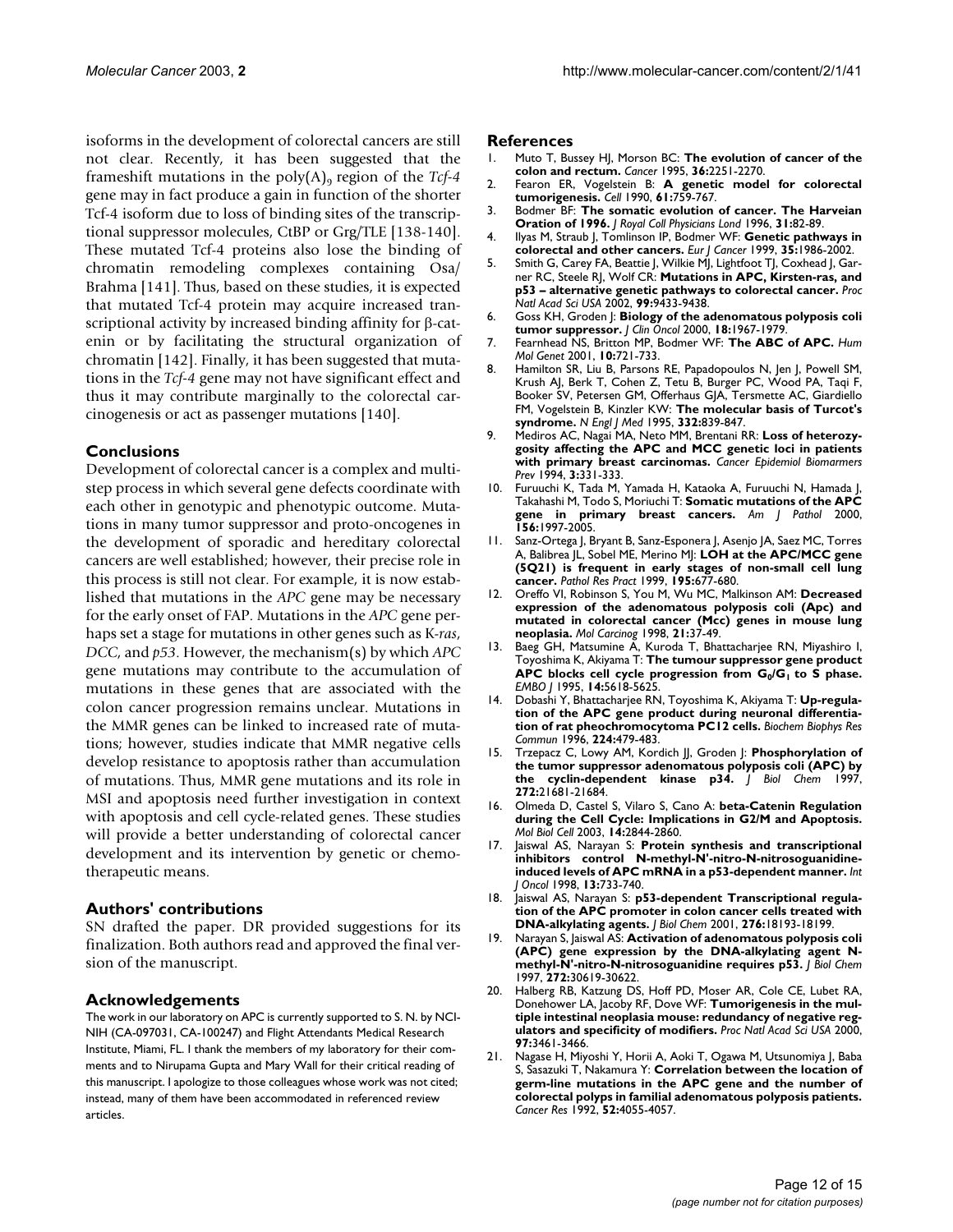- 22. Wu JS, Paul P, McGannon EA, Church JM: **[APC genotype, polyp](http://www.ncbi.nlm.nih.gov/entrez/query.fcgi?cmd=Retrieve&db=PubMed&dopt=Abstract&list_uids=10.1097/00000658-199801000-00009) [number, and surgical options in familial adenomatous](http://www.ncbi.nlm.nih.gov/entrez/query.fcgi?cmd=Retrieve&db=PubMed&dopt=Abstract&list_uids=10.1097/00000658-199801000-00009) [polyposis](http://www.ncbi.nlm.nih.gov/entrez/query.fcgi?cmd=Retrieve&db=PubMed&dopt=Abstract&list_uids=10.1097/00000658-199801000-00009)[.](http://www.ncbi.nlm.nih.gov/entrez/query.fcgi?cmd=Retrieve&db=PubMed&dopt=Abstract&list_uids=9445111)** *Ann Surg* 1998, **227:**57-62.
- 23. Ficari F, Cama A, Valanzano R, Curia MC, Palmirotta R, Aceto G, Esposito DL, Crognale S, Lombardi A, Messerini L, Mariani-Costantini R, Tonelli F, Battista P: **[APC gene mutations and colorectal ade](http://www.ncbi.nlm.nih.gov/entrez/query.fcgi?cmd=Retrieve&db=PubMed&dopt=Abstract&list_uids=10.1054/bjoc.1999.0925)[nomatosis in familial adenomatous polyposis](http://www.ncbi.nlm.nih.gov/entrez/query.fcgi?cmd=Retrieve&db=PubMed&dopt=Abstract&list_uids=10.1054/bjoc.1999.0925)[.](http://www.ncbi.nlm.nih.gov/entrez/query.fcgi?cmd=Retrieve&db=PubMed&dopt=Abstract&list_uids=10646887)** *Br J Cancer* 2000, **82:**348-353.
- 24. Polakis P: **[Wnt signaling and cancer.](http://www.ncbi.nlm.nih.gov/entrez/query.fcgi?cmd=Retrieve&db=PubMed&dopt=Abstract&list_uids=10921899)** *Genes Dev* 2000, **14:**1837-1851.
- 25. Lamlum H, Ilyas M, Rowan A, Clark S, Johnson V, Bell J, Frayling I, Efstathiou J, Pack K, Payne S, Roylance R, Gorman P, Sheer D, Neale K, Phillips R, Talbot I, Bodmer W, Tomlinson I: **[The type of somatic](http://www.ncbi.nlm.nih.gov/entrez/query.fcgi?cmd=Retrieve&db=PubMed&dopt=Abstract&list_uids=10.1038/12511) mutation at APC in familial adenomatous polyposis is deter[mined by the site of the germ-line mutation: a new facet to](http://www.ncbi.nlm.nih.gov/entrez/query.fcgi?cmd=Retrieve&db=PubMed&dopt=Abstract&list_uids=10.1038/12511) [Knudson's 'two-hit' hypothesis](http://www.ncbi.nlm.nih.gov/entrez/query.fcgi?cmd=Retrieve&db=PubMed&dopt=Abstract&list_uids=10.1038/12511)[.](http://www.ncbi.nlm.nih.gov/entrez/query.fcgi?cmd=Retrieve&db=PubMed&dopt=Abstract&list_uids=10470088)** *Nat Med* 1999, **5:**1071-1075.
- 26. Smits R, Kielman MF, Breukel C, Zurcher C, Neufeld K, Jagmohan-Changur S, Hofland N, van Dijk J, White R, Edelmann W, Kucherlapati R, Khan PM, Fodde R: **[Apc1638T: a mouse model delineating](http://www.ncbi.nlm.nih.gov/entrez/query.fcgi?cmd=Retrieve&db=PubMed&dopt=Abstract&list_uids=10346819) [critical domains of the adenomatous polyposis coli protein](http://www.ncbi.nlm.nih.gov/entrez/query.fcgi?cmd=Retrieve&db=PubMed&dopt=Abstract&list_uids=10346819) [involved in tumorigenesis and development.](http://www.ncbi.nlm.nih.gov/entrez/query.fcgi?cmd=Retrieve&db=PubMed&dopt=Abstract&list_uids=10346819)** *Genes Dev* 1999, **13:**1309-1321.
- 27. Wong MH, Hermiston ML, Syder AJ, Gordon JI: **[Forced expression](http://www.ncbi.nlm.nih.gov/entrez/query.fcgi?cmd=Retrieve&db=PubMed&dopt=Abstract&list_uids=38472) of the tumor suppressor adenomatous polyposis coli protein [induces disordered cell migration in the intestinal](http://www.ncbi.nlm.nih.gov/entrez/query.fcgi?cmd=Retrieve&db=PubMed&dopt=Abstract&list_uids=38472) [epithelium](http://www.ncbi.nlm.nih.gov/entrez/query.fcgi?cmd=Retrieve&db=PubMed&dopt=Abstract&list_uids=38472)[.](http://www.ncbi.nlm.nih.gov/entrez/query.fcgi?cmd=Retrieve&db=PubMed&dopt=Abstract&list_uids=10.1073/pnas.93.18.9588)** *Proc Natl Acad Sci USA* 1996, **93:**9588-9593.
- 28. Neufeld KL, White RL: **[Nuclear localizations of the adenoma](http://www.ncbi.nlm.nih.gov/entrez/query.fcgi?cmd=Retrieve&db=PubMed&dopt=Abstract&list_uids=20317)[tous polyposis coli protein](http://www.ncbi.nlm.nih.gov/entrez/query.fcgi?cmd=Retrieve&db=PubMed&dopt=Abstract&list_uids=20317)[.](http://www.ncbi.nlm.nih.gov/entrez/query.fcgi?cmd=Retrieve&db=PubMed&dopt=Abstract&list_uids=10.1073/pnas.94.7.3034)** *Proc Natl Acad Sci USA* 1997, **94:**3034-3039.
- 29. Henderson BR: **Nuclear-cytoplasmic shuttling of APC regulates** β**[-catenin subcellular localization and turnover](http://www.ncbi.nlm.nih.gov/entrez/query.fcgi?cmd=Retrieve&db=PubMed&dopt=Abstract&list_uids=10.1038/35023605)[.](http://www.ncbi.nlm.nih.gov/entrez/query.fcgi?cmd=Retrieve&db=PubMed&dopt=Abstract&list_uids=10980707)** *Nat Cell Biol* 2000, **2:**653-660.
- 30. Rosin-Arbesfeld R, Townsley F, Bienz M: **[The APC tumour sup](http://www.ncbi.nlm.nih.gov/entrez/query.fcgi?cmd=Retrieve&db=PubMed&dopt=Abstract&list_uids=10.1038/35023016)[pressor has a nuclear export function](http://www.ncbi.nlm.nih.gov/entrez/query.fcgi?cmd=Retrieve&db=PubMed&dopt=Abstract&list_uids=10.1038/35023016)[.](http://www.ncbi.nlm.nih.gov/entrez/query.fcgi?cmd=Retrieve&db=PubMed&dopt=Abstract&list_uids=10984057)** *Nature* 2000, **406:**1009-1012.
- 31. Zhang L, Yu J, Park BH, Kinzler KW, Vogelstein B: **[Role of BAX in](http://www.ncbi.nlm.nih.gov/entrez/query.fcgi?cmd=Retrieve&db=PubMed&dopt=Abstract&list_uids=10.1126/science.290.5493.989) [the apoptotic response to anticancer agents](http://www.ncbi.nlm.nih.gov/entrez/query.fcgi?cmd=Retrieve&db=PubMed&dopt=Abstract&list_uids=10.1126/science.290.5493.989)[.](http://www.ncbi.nlm.nih.gov/entrez/query.fcgi?cmd=Retrieve&db=PubMed&dopt=Abstract&list_uids=11062132)** *Science* 2000, **290:**989-992.
- 32. Neufeld KL, Nix DA, Bogerd H, Kang Y, Beckerle MC, Cullen BR, White RL: **[Adenomatous polyposis coli protein contains two](http://www.ncbi.nlm.nih.gov/entrez/query.fcgi?cmd=Retrieve&db=PubMed&dopt=Abstract&list_uids=17298) [nuclear export signals and shuttles between the nucleus and](http://www.ncbi.nlm.nih.gov/entrez/query.fcgi?cmd=Retrieve&db=PubMed&dopt=Abstract&list_uids=17298) [cytoplasm](http://www.ncbi.nlm.nih.gov/entrez/query.fcgi?cmd=Retrieve&db=PubMed&dopt=Abstract&list_uids=17298)[.](http://www.ncbi.nlm.nih.gov/entrez/query.fcgi?cmd=Retrieve&db=PubMed&dopt=Abstract&list_uids=10.1073/pnas.220401797)** *Proc Natl Acad Sci USA* 2000, **97:**12085-12090.
- 33. Zhang F, White RL, Neufeld KL: **[Phosphorylation near nuclear](http://www.ncbi.nlm.nih.gov/entrez/query.fcgi?cmd=Retrieve&db=PubMed&dopt=Abstract&list_uids=18806) [localization signal regulates nuclear import of adenomatous](http://www.ncbi.nlm.nih.gov/entrez/query.fcgi?cmd=Retrieve&db=PubMed&dopt=Abstract&list_uids=18806) [polyposis coli protein](http://www.ncbi.nlm.nih.gov/entrez/query.fcgi?cmd=Retrieve&db=PubMed&dopt=Abstract&list_uids=18806)[.](http://www.ncbi.nlm.nih.gov/entrez/query.fcgi?cmd=Retrieve&db=PubMed&dopt=Abstract&list_uids=10.1073/pnas.230435597)** *Proc Natl Acad Sci USA* 2000, **97:**12577-12582.
- 34. Henderson BR, Fagotto F: **[The ins and outs of APC and beta-cat](http://www.ncbi.nlm.nih.gov/entrez/query.fcgi?cmd=Retrieve&db=PubMed&dopt=Abstract&list_uids=10.1093/embo-reports/kvf181)[enin nuclear transport](http://www.ncbi.nlm.nih.gov/entrez/query.fcgi?cmd=Retrieve&db=PubMed&dopt=Abstract&list_uids=10.1093/embo-reports/kvf181)[.](http://www.ncbi.nlm.nih.gov/entrez/query.fcgi?cmd=Retrieve&db=PubMed&dopt=Abstract&list_uids=12223464)** *EMBO Rep* 2002, **3:**834-839.
- <span id="page-12-0"></span>35. Korinek V, Barker N, Morin PJ, van Wichen D, de Weger R, Kinzler KW, Vogelstein B, Clevers H: **Constitutive transcriptional activation by a** β**-catenin-Tcf complex in APC-/- [colon carcinoma](http://www.ncbi.nlm.nih.gov/entrez/query.fcgi?cmd=Retrieve&db=PubMed&dopt=Abstract&list_uids=10.1126/science.275.5307.1784)[.](http://www.ncbi.nlm.nih.gov/entrez/query.fcgi?cmd=Retrieve&db=PubMed&dopt=Abstract&list_uids=9065401)** *Science* 1997, **275:**1784-1787.
- 36. Morin PJ, Sparks AB, Korinek V, Barker N, Clevers H, Vogelstein B, Kinzler KW: **Activation of** β**-catenin-Tcf signaling in colon cancer by mutations in** β**[-catenin or APC](http://www.ncbi.nlm.nih.gov/entrez/query.fcgi?cmd=Retrieve&db=PubMed&dopt=Abstract&list_uids=10.1126/science.275.5307.1787)[.](http://www.ncbi.nlm.nih.gov/entrez/query.fcgi?cmd=Retrieve&db=PubMed&dopt=Abstract&list_uids=9065402)** *Science* 1997, **275:**1787-1790.
- 37. Rubinfeld B, Robbins P, El-Gamil M, Albert I, Porfiri E, Polakis P: **Stabilization of** β**[-catenin by genetic defects in melanoma cell](http://www.ncbi.nlm.nih.gov/entrez/query.fcgi?cmd=Retrieve&db=PubMed&dopt=Abstract&list_uids=10.1126/science.275.5307.1790) [lines](http://www.ncbi.nlm.nih.gov/entrez/query.fcgi?cmd=Retrieve&db=PubMed&dopt=Abstract&list_uids=10.1126/science.275.5307.1790)[.](http://www.ncbi.nlm.nih.gov/entrez/query.fcgi?cmd=Retrieve&db=PubMed&dopt=Abstract&list_uids=9065403)** *Science* 1997, **275:**1790-1792.
- 38. Cadigan KM, Nusse R: **Wnt signaling: a common theme in animal development.** *Genes Dev* 1996, **11:**3286-3305.
- 39. Miller JR, Moon RT: **Signal transduction through** β**[-catenin and](http://www.ncbi.nlm.nih.gov/entrez/query.fcgi?cmd=Retrieve&db=PubMed&dopt=Abstract&list_uids=8895655) [specification of cell fate during embryogenesis.](http://www.ncbi.nlm.nih.gov/entrez/query.fcgi?cmd=Retrieve&db=PubMed&dopt=Abstract&list_uids=8895655)** *Genes Dev* 1996, **10:**2527-2539.
- 40. Dale TC: **[Signal transduction by the Wnt family of ligands.](http://www.ncbi.nlm.nih.gov/entrez/query.fcgi?cmd=Retrieve&db=PubMed&dopt=Abstract&list_uids=9425102)** *Biochem J* 1998, **329:**209-223.
- 41. Aberle H, Bauer A, Stappert J, Kispert A, Kemler R: β**[-catenin is a](http://www.ncbi.nlm.nih.gov/entrez/query.fcgi?cmd=Retrieve&db=PubMed&dopt=Abstract&list_uids=10.1093/emboj/16.13.3797) [target for the ubiquitin-proteasome pathway](http://www.ncbi.nlm.nih.gov/entrez/query.fcgi?cmd=Retrieve&db=PubMed&dopt=Abstract&list_uids=10.1093/emboj/16.13.3797)[.](http://www.ncbi.nlm.nih.gov/entrez/query.fcgi?cmd=Retrieve&db=PubMed&dopt=Abstract&list_uids=9233789)** *EMBO J* 1997, **16:**3797-804.
- 42. Orford K, Crockett C, Jensen JP, Weissman AM, Byers SW: **Serine phosphorylation-regulated ubiquitination and degradation of** β**[-catenin](http://www.ncbi.nlm.nih.gov/entrez/query.fcgi?cmd=Retrieve&db=PubMed&dopt=Abstract&list_uids=10.1074/jbc.272.40.24735)[.](http://www.ncbi.nlm.nih.gov/entrez/query.fcgi?cmd=Retrieve&db=PubMed&dopt=Abstract&list_uids=9312064)** *J Biol Chem* 1997, **272:**24735-24738.
- Behrens J, Jerchow BA, Wurtele M, Grimm J, Asbrand C, Wirtz R, Kuhl M, Wedlich D, Birchmeier W: **Functional interaction of an axin homolog, conductin, with** β**-catenin, APC, and GSK3**β**[.](http://www.ncbi.nlm.nih.gov/entrez/query.fcgi?cmd=Retrieve&db=PubMed&dopt=Abstract&list_uids=9554852)** *Science* 1998, **280:**596-599.
- 44. Ikeda S, Kishida S, Yamamoto H, Murai H, Koyama S, Kikuchi A: **Axin, a negative regulator of the Wnt signaling pathway, forms a complex with GSK-3**β **and** β**-catenin and promotes GSK-3**β**dependent phosphorylation of** β**[-catenin](http://www.ncbi.nlm.nih.gov/entrez/query.fcgi?cmd=Retrieve&db=PubMed&dopt=Abstract&list_uids=10.1093/emboj/17.5.1371)[.](http://www.ncbi.nlm.nih.gov/entrez/query.fcgi?cmd=Retrieve&db=PubMed&dopt=Abstract&list_uids=9482734)** *EMBO J* 1998, **17:**1371-1384.
- 45. Ikeda S, Kishida S, Yamamoto H, Murai H, Koyama S, Kikuchi A: **Axin, a negative regulator of the Wnt signaling pathway, forms a complex with GSK-3**β **and** β**-catenin and promotes GSK-3**β**dependent phosphorylation of** β**[-catenin](http://www.ncbi.nlm.nih.gov/entrez/query.fcgi?cmd=Retrieve&db=PubMed&dopt=Abstract&list_uids=10.1093/emboj/17.5.1371)[.](http://www.ncbi.nlm.nih.gov/entrez/query.fcgi?cmd=Retrieve&db=PubMed&dopt=Abstract&list_uids=9482734)** *EMBO J* 1998, **17:**1371-1384.
- 46. Rubinfeld B, Souza B, Albert I, Muller O, Chamberlain SH, Masiarz FR, Munemitsu S, Polakis P: **Association of the APC gene product with** β**[-catenin.](http://www.ncbi.nlm.nih.gov/entrez/query.fcgi?cmd=Retrieve&db=PubMed&dopt=Abstract&list_uids=8259518)** *Science* 1993, **262:**1731-1734.
- 47. Su LK, Vogelstein B, Kinzler KW: **[Association of the APC tumor](http://www.ncbi.nlm.nih.gov/entrez/query.fcgi?cmd=Retrieve&db=PubMed&dopt=Abstract&list_uids=8259519) [suppressor protein with catenins.](http://www.ncbi.nlm.nih.gov/entrez/query.fcgi?cmd=Retrieve&db=PubMed&dopt=Abstract&list_uids=8259519)** *Science* 1993, **262:**1734-1737.
- 48. He TC, Sparks AB, Rago C, Hermeking H, Zawel L, da Costa LT, Morin PJ, Vogelstein B, Kinzler KW: **[Identification of c-MYC as a](http://www.ncbi.nlm.nih.gov/entrez/query.fcgi?cmd=Retrieve&db=PubMed&dopt=Abstract&list_uids=10.1126/science.281.5382.1509) [target of the APC pathway](http://www.ncbi.nlm.nih.gov/entrez/query.fcgi?cmd=Retrieve&db=PubMed&dopt=Abstract&list_uids=10.1126/science.281.5382.1509)[.](http://www.ncbi.nlm.nih.gov/entrez/query.fcgi?cmd=Retrieve&db=PubMed&dopt=Abstract&list_uids=9727977)** *Science* 1998, **281:**1509-1512.
- 49. Tetsu O, McCormick F: β**[-catenin regulates expression of cyclin](http://www.ncbi.nlm.nih.gov/entrez/query.fcgi?cmd=Retrieve&db=PubMed&dopt=Abstract&list_uids=10.1038/18884) [D1 in colon carcinoma cells](http://www.ncbi.nlm.nih.gov/entrez/query.fcgi?cmd=Retrieve&db=PubMed&dopt=Abstract&list_uids=10.1038/18884)[.](http://www.ncbi.nlm.nih.gov/entrez/query.fcgi?cmd=Retrieve&db=PubMed&dopt=Abstract&list_uids=10201372)** *Nature* 1999, **398:**422-426.
- 50. Crawford HC, Fingleton BM, Rudolph-Owen LA, Goss KJ, Rubinfeld B, Polakis P, Matrisian LM: **The metalloproteinase matrilysin is a target of** β**[-catenin transactivation in intestinal tumors](http://www.ncbi.nlm.nih.gov/entrez/query.fcgi?cmd=Retrieve&db=PubMed&dopt=Abstract&list_uids=10.1038/sj.onc.1202627)[.](http://www.ncbi.nlm.nih.gov/entrez/query.fcgi?cmd=Retrieve&db=PubMed&dopt=Abstract&list_uids=10362259)** *Oncogene* 1999, **18:**2883-2891.
- 51. Mann B, Gelos M, Siedow A, Hanski ML, Gratchev A, Ilyas M, Bodmer WF, Moyer MP, Riecken EO, Buhr HJ, Hanski C: **Target genes of** β**[catenin-T cell-factor/lymphoid-enhancer-factor signaling in](http://www.ncbi.nlm.nih.gov/entrez/query.fcgi?cmd=Retrieve&db=PubMed&dopt=Abstract&list_uids=15532) [human colorectal carcinomas](http://www.ncbi.nlm.nih.gov/entrez/query.fcgi?cmd=Retrieve&db=PubMed&dopt=Abstract&list_uids=15532)[.](http://www.ncbi.nlm.nih.gov/entrez/query.fcgi?cmd=Retrieve&db=PubMed&dopt=Abstract&list_uids=10.1073/pnas.96.4.1603)** *Proc Natl Acad Sci USA* 1999, **96:**1603-1608.
- 52. Hermeking H, Rago C, Schuhmacher M, Li Q, Barrett JF, Obaya AJ, O'Connell BC, Mateyak MK, Tam W, Kohlhuber F, Dang CV, Sedivy JM, Eick D, Vogelstein B, Kinzler KW: **[Identification of CDK4 as a](http://www.ncbi.nlm.nih.gov/entrez/query.fcgi?cmd=Retrieve&db=PubMed&dopt=Abstract&list_uids=15783) [target of c-MYC](http://www.ncbi.nlm.nih.gov/entrez/query.fcgi?cmd=Retrieve&db=PubMed&dopt=Abstract&list_uids=15783)[.](http://www.ncbi.nlm.nih.gov/entrez/query.fcgi?cmd=Retrieve&db=PubMed&dopt=Abstract&list_uids=10.1073/pnas.050586197)** *Proc Natl Acad Sci USA* 2000, **97:**2229-2234.
- 53. Serrano M, Lin AW, McCurrach ME, Beach D, Lowe SW: **[Oncogenic](http://www.ncbi.nlm.nih.gov/entrez/query.fcgi?cmd=Retrieve&db=PubMed&dopt=Abstract&list_uids=10.1016/S0092-8674(00)81902-9) [ras provokes premature cell senescence associated with](http://www.ncbi.nlm.nih.gov/entrez/query.fcgi?cmd=Retrieve&db=PubMed&dopt=Abstract&list_uids=10.1016/S0092-8674(00)81902-9) [accumulation of p53 and p16INK4a](http://www.ncbi.nlm.nih.gov/entrez/query.fcgi?cmd=Retrieve&db=PubMed&dopt=Abstract&list_uids=10.1016/S0092-8674(00)81902-9)[.](http://www.ncbi.nlm.nih.gov/entrez/query.fcgi?cmd=Retrieve&db=PubMed&dopt=Abstract&list_uids=9054499)** *Cell* 1997, **88:**593-602.
- 54. Dikovskaya D, Zumbrunn J, Penman GA, Nathke IS: **[The adenoma](http://www.ncbi.nlm.nih.gov/entrez/query.fcgi?cmd=Retrieve&db=PubMed&dopt=Abstract&list_uids=10.1016/S0962-8924(01)02069-4)[tous polyposis coli protein: in the limelight out at the edge](http://www.ncbi.nlm.nih.gov/entrez/query.fcgi?cmd=Retrieve&db=PubMed&dopt=Abstract&list_uids=10.1016/S0962-8924(01)02069-4)[.](http://www.ncbi.nlm.nih.gov/entrez/query.fcgi?cmd=Retrieve&db=PubMed&dopt=Abstract&list_uids=11514192)** *Trends Cell Biol* 2001, **11:**378-384.
- 55. Lu B, Roegiers F, Jan LY, Jan YN: **[Adherens junctions inhibit](http://www.ncbi.nlm.nih.gov/entrez/query.fcgi?cmd=Retrieve&db=PubMed&dopt=Abstract&list_uids=10.1038/35054077) [asymmetric division in the Drosophila epithelium](http://www.ncbi.nlm.nih.gov/entrez/query.fcgi?cmd=Retrieve&db=PubMed&dopt=Abstract&list_uids=10.1038/35054077)[.](http://www.ncbi.nlm.nih.gov/entrez/query.fcgi?cmd=Retrieve&db=PubMed&dopt=Abstract&list_uids=11206549)** *Nature* 2001, **409:**522-525.
- 56. Townsley FM, Bienz M: **[Actin-dependent membrane associa](http://www.ncbi.nlm.nih.gov/entrez/query.fcgi?cmd=Retrieve&db=PubMed&dopt=Abstract&list_uids=10.1016/S0960-9822(00)00770-3)[tion of a Drosophila epithelial APC protein and its effect on](http://www.ncbi.nlm.nih.gov/entrez/query.fcgi?cmd=Retrieve&db=PubMed&dopt=Abstract&list_uids=10.1016/S0960-9822(00)00770-3) [junctional Armadillo](http://www.ncbi.nlm.nih.gov/entrez/query.fcgi?cmd=Retrieve&db=PubMed&dopt=Abstract&list_uids=10.1016/S0960-9822(00)00770-3)[.](http://www.ncbi.nlm.nih.gov/entrez/query.fcgi?cmd=Retrieve&db=PubMed&dopt=Abstract&list_uids=11084333)** *Curr Biol* 2000, **10:**1339-1348.
- Matsumine A, Ogai A, Senda T, Okumura N, Satoh K, Baeg GH, Kawahara T, Kobayashi S, Okada M, Toyoshima K, Akiyama T: **[Bind](http://www.ncbi.nlm.nih.gov/entrez/query.fcgi?cmd=Retrieve&db=PubMed&dopt=Abstract&list_uids=8638125)[ing of APC to the human homolog of the Drosophila discs](http://www.ncbi.nlm.nih.gov/entrez/query.fcgi?cmd=Retrieve&db=PubMed&dopt=Abstract&list_uids=8638125) [large tumor suppressor protein.](http://www.ncbi.nlm.nih.gov/entrez/query.fcgi?cmd=Retrieve&db=PubMed&dopt=Abstract&list_uids=8638125)** *Science* 1996, **272:**1020-1023.
- 58. Ishidate T, Matsumine A, Toyoshima K, Akiyama T: **[The APC-hDLG](http://www.ncbi.nlm.nih.gov/entrez/query.fcgi?cmd=Retrieve&db=PubMed&dopt=Abstract&list_uids=10.1038/sj.onc.1203309) [complex negatively regulates cell cycle progression from the](http://www.ncbi.nlm.nih.gov/entrez/query.fcgi?cmd=Retrieve&db=PubMed&dopt=Abstract&list_uids=10.1038/sj.onc.1203309) [G0/G1 to S phase](http://www.ncbi.nlm.nih.gov/entrez/query.fcgi?cmd=Retrieve&db=PubMed&dopt=Abstract&list_uids=10.1038/sj.onc.1203309)[.](http://www.ncbi.nlm.nih.gov/entrez/query.fcgi?cmd=Retrieve&db=PubMed&dopt=Abstract&list_uids=10656683)** *Oncogene* 2000, **19:**365-372.
- 59. Gumbiner BM: **[Regulation of cadherin adhesive activity](http://www.ncbi.nlm.nih.gov/entrez/query.fcgi?cmd=Retrieve&db=PubMed&dopt=Abstract&list_uids=10.1083/jcb.148.3.399)[.](http://www.ncbi.nlm.nih.gov/entrez/query.fcgi?cmd=Retrieve&db=PubMed&dopt=Abstract&list_uids=10662767)** *J Cell Biol* 2000, **148:**399-404.
- 60. Ben-Ze'ev A, Geiger B: **[Differential molecular interactions of](http://www.ncbi.nlm.nih.gov/entrez/query.fcgi?cmd=Retrieve&db=PubMed&dopt=Abstract&list_uids=10.1016/S0955-0674(98)80039-2) [beta-catenin and plakoglobin in adhesion, signaling and](http://www.ncbi.nlm.nih.gov/entrez/query.fcgi?cmd=Retrieve&db=PubMed&dopt=Abstract&list_uids=10.1016/S0955-0674(98)80039-2) [cancer](http://www.ncbi.nlm.nih.gov/entrez/query.fcgi?cmd=Retrieve&db=PubMed&dopt=Abstract&list_uids=10.1016/S0955-0674(98)80039-2)[.](http://www.ncbi.nlm.nih.gov/entrez/query.fcgi?cmd=Retrieve&db=PubMed&dopt=Abstract&list_uids=9818174)** *Curr Opin Cell Biol* 1998, **10:**629-639.
- 61. Wijnhoven BP, Dinjens WN, Pignatelli M: **[E-cadherin-catenin cell](http://www.ncbi.nlm.nih.gov/entrez/query.fcgi?cmd=Retrieve&db=PubMed&dopt=Abstract&list_uids=10.1046/j.1365-2168.2000.01513.x)[cell adhesion complex and human cancer](http://www.ncbi.nlm.nih.gov/entrez/query.fcgi?cmd=Retrieve&db=PubMed&dopt=Abstract&list_uids=10.1046/j.1365-2168.2000.01513.x)[.](http://www.ncbi.nlm.nih.gov/entrez/query.fcgi?cmd=Retrieve&db=PubMed&dopt=Abstract&list_uids=10931041)** *Br J Surg* 2000, **87:**992-1005.
- 62. Wadham C, Gamble JR, Vadas MA, Khew-Goodall Y: **[The protein](http://www.ncbi.nlm.nih.gov/entrez/query.fcgi?cmd=Retrieve&db=PubMed&dopt=Abstract&list_uids=194899) [tyrosine phosphatase Pez is a major phosphatase of adher](http://www.ncbi.nlm.nih.gov/entrez/query.fcgi?cmd=Retrieve&db=PubMed&dopt=Abstract&list_uids=194899)[ens junctions and dephosphorylates beta-catenin](http://www.ncbi.nlm.nih.gov/entrez/query.fcgi?cmd=Retrieve&db=PubMed&dopt=Abstract&list_uids=194899)[.](http://www.ncbi.nlm.nih.gov/entrez/query.fcgi?cmd=Retrieve&db=PubMed&dopt=Abstract&list_uids=10.1091/mbc.E02-09-0577)** *Mol Biol Cell* 2003, **14:**2520-2529.
- 63. Huber O, Bierkanp C, Kemler R: **[Cadherins and catenins in](http://www.ncbi.nlm.nih.gov/entrez/query.fcgi?cmd=Retrieve&db=PubMed&dopt=Abstract&list_uids=10.1016/S0955-0674(96)80110-4) [development.](http://www.ncbi.nlm.nih.gov/entrez/query.fcgi?cmd=Retrieve&db=PubMed&dopt=Abstract&list_uids=10.1016/S0955-0674(96)80110-4)** *Curr Opin Cell Biol* 1998, **8:**685-691.
- 64. Breen E, Steel G, Mercurio AM: **[Role of the E-cadherin-catenin](http://www.ncbi.nlm.nih.gov/entrez/query.fcgi?cmd=Retrieve&db=PubMed&dopt=Abstract&list_uids=7496831) [complex in modulating cell-cell and cell-matrix adhesive](http://www.ncbi.nlm.nih.gov/entrez/query.fcgi?cmd=Retrieve&db=PubMed&dopt=Abstract&list_uids=7496831) [properties of invasive colon carcinoma cells.](http://www.ncbi.nlm.nih.gov/entrez/query.fcgi?cmd=Retrieve&db=PubMed&dopt=Abstract&list_uids=7496831)** *Ann Surg Oncol* 1995, **2:**378-385.
- 65. Muller T, Choidas A, Reichman E, Ullrich A: **[Phosphorylation and](http://www.ncbi.nlm.nih.gov/entrez/query.fcgi?cmd=Retrieve&db=PubMed&dopt=Abstract&list_uids=10.1074/jbc.274.15.10173) [free pool of beta-catenin are regulated by tyrosine kinases](http://www.ncbi.nlm.nih.gov/entrez/query.fcgi?cmd=Retrieve&db=PubMed&dopt=Abstract&list_uids=10.1074/jbc.274.15.10173) [and tyrosine phosphatases during epithelial cell migration](http://www.ncbi.nlm.nih.gov/entrez/query.fcgi?cmd=Retrieve&db=PubMed&dopt=Abstract&list_uids=10.1074/jbc.274.15.10173)[.](http://www.ncbi.nlm.nih.gov/entrez/query.fcgi?cmd=Retrieve&db=PubMed&dopt=Abstract&list_uids=10187801)** *J Biol Chem* 1999, **274:**10173-10183.
- 66. Hajra KM, Fearon ER: **[Cadherin and catenin alterations in](http://www.ncbi.nlm.nih.gov/entrez/query.fcgi?cmd=Retrieve&db=PubMed&dopt=Abstract&list_uids=10.1002/gcc.10083) [human cancer](http://www.ncbi.nlm.nih.gov/entrez/query.fcgi?cmd=Retrieve&db=PubMed&dopt=Abstract&list_uids=10.1002/gcc.10083)[.](http://www.ncbi.nlm.nih.gov/entrez/query.fcgi?cmd=Retrieve&db=PubMed&dopt=Abstract&list_uids=12007186)** *Genes, Chromosomes Cancer* 2002, **34:**255-268.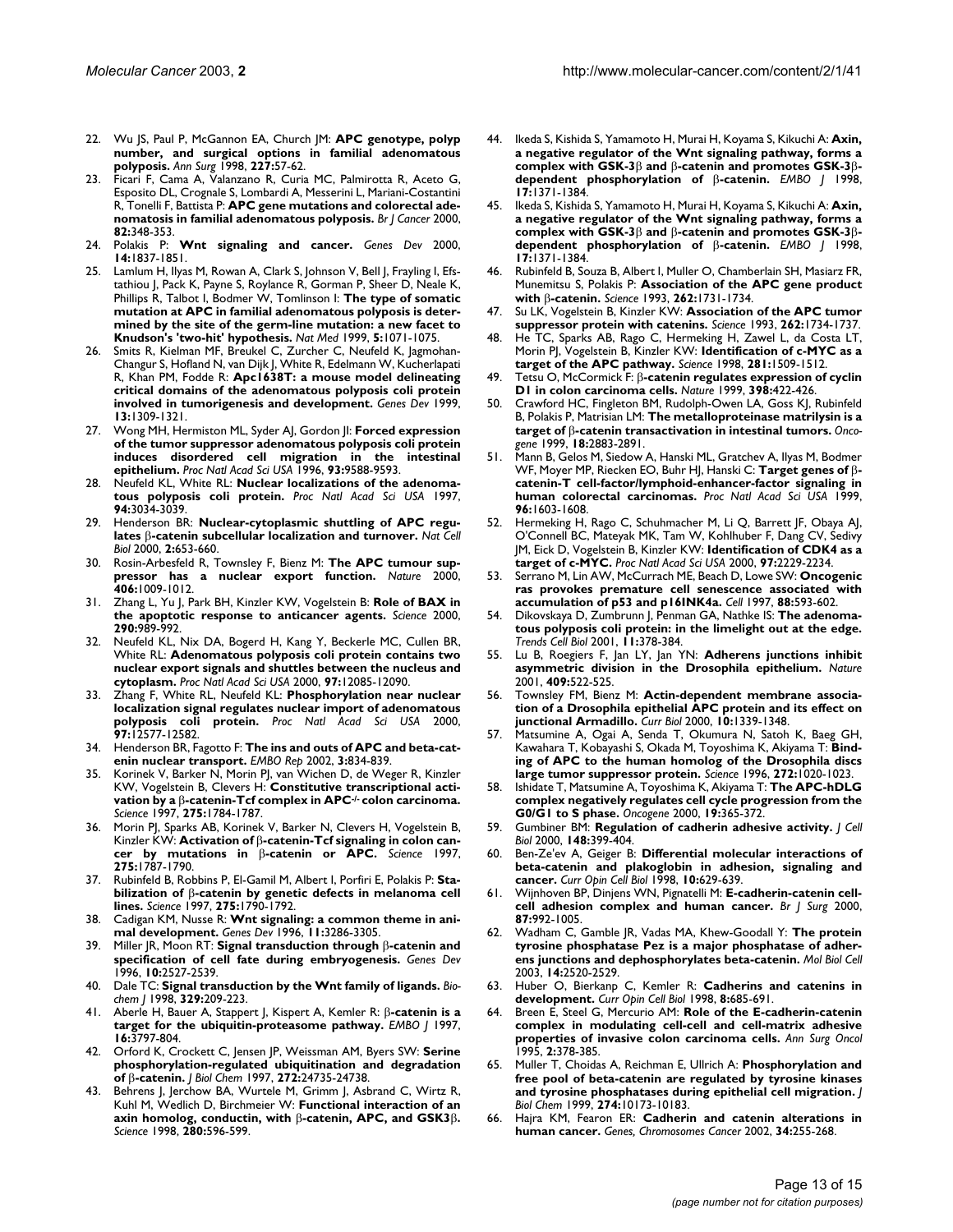- 67. Moss SF, Liu TC, Petrotos A, Hsu TM, Gold LI, Holt PR: **[Inward](http://www.ncbi.nlm.nih.gov/entrez/query.fcgi?cmd=Retrieve&db=PubMed&dopt=Abstract&list_uids=8942720) [growth of colonic adenomatous polyps.](http://www.ncbi.nlm.nih.gov/entrez/query.fcgi?cmd=Retrieve&db=PubMed&dopt=Abstract&list_uids=8942720)** *Gastroenterology* 1996, **111:**1425-1432.
- Erdmann KS, Kuhlmann J, Lessmann V, Herrmann L, Eulenburg V, Muller O, Heumann R: **[The Adenomatous Polyposis Coli-pro](http://www.ncbi.nlm.nih.gov/entrez/query.fcgi?cmd=Retrieve&db=PubMed&dopt=Abstract&list_uids=10.1038/sj.onc.1203725)[tein \(APC\) interacts with the protein tyrosine phosphatase](http://www.ncbi.nlm.nih.gov/entrez/query.fcgi?cmd=Retrieve&db=PubMed&dopt=Abstract&list_uids=10.1038/sj.onc.1203725) [PTP-BL via an alternatively spliced PDZ domain](http://www.ncbi.nlm.nih.gov/entrez/query.fcgi?cmd=Retrieve&db=PubMed&dopt=Abstract&list_uids=10.1038/sj.onc.1203725)[.](http://www.ncbi.nlm.nih.gov/entrez/query.fcgi?cmd=Retrieve&db=PubMed&dopt=Abstract&list_uids=10951583)** *Oncogene* 2000, **19:**3894-3901.
- 69. Bright-Thomas RM, Hargest R: **APC,** β**[-catenin and hTcf-4; an](http://www.ncbi.nlm.nih.gov/entrez/query.fcgi?cmd=Retrieve&db=PubMed&dopt=Abstract&list_uids=10.1053/ejso.2002.1331) [unholy trinity in the genesis of colorectal cancer.](http://www.ncbi.nlm.nih.gov/entrez/query.fcgi?cmd=Retrieve&db=PubMed&dopt=Abstract&list_uids=10.1053/ejso.2002.1331)** *Eur J Sur Oncol* 2003, **29:**107-117.
- 70. Goold RG, Owen R, Gordon-Weeks PR: **Glycogen synthase kinase 3beta phosphorylation of microtubule-associated protein 1B regulates the stability of microtubules in growth cones.** *J Cell Sci* 2000, **112:**3373-3384.
- 71. Tseng HC, Lu Q, Henderson E, Graves DJ: **[Phosphorylated tau](http://www.ncbi.nlm.nih.gov/entrez/query.fcgi?cmd=Retrieve&db=PubMed&dopt=Abstract&list_uids=22238) [can promote tubulin assembly](http://www.ncbi.nlm.nih.gov/entrez/query.fcgi?cmd=Retrieve&db=PubMed&dopt=Abstract&list_uids=22238)[.](http://www.ncbi.nlm.nih.gov/entrez/query.fcgi?cmd=Retrieve&db=PubMed&dopt=Abstract&list_uids=10.1073/pnas.96.17.9503)** *Proc Natl Acad Sci USA* 1999, **96:**9503-9508.
- 72. Kawasaki Y, Senda T, Ishidate T, Koyama R, Morishita T, Iwayama Y, Higuchi O, Akiyama T: **[Asef, a link between the tumor suppres](http://www.ncbi.nlm.nih.gov/entrez/query.fcgi?cmd=Retrieve&db=PubMed&dopt=Abstract&list_uids=10.1126/science.289.5482.1194)[sor APC and G-protein signaling](http://www.ncbi.nlm.nih.gov/entrez/query.fcgi?cmd=Retrieve&db=PubMed&dopt=Abstract&list_uids=10.1126/science.289.5482.1194)[.](http://www.ncbi.nlm.nih.gov/entrez/query.fcgi?cmd=Retrieve&db=PubMed&dopt=Abstract&list_uids=10947987)** *Science* 2000, **289:**1194-1197.
- 73. Kawasaki Y, Sato R, Akiyama T: **[Mutated APC and ASEF are](http://www.ncbi.nlm.nih.gov/entrez/query.fcgi?cmd=Retrieve&db=PubMed&dopt=Abstract&list_uids=10.1038/ncb937) [involved in the migration of colorectal tumour cells](http://www.ncbi.nlm.nih.gov/entrez/query.fcgi?cmd=Retrieve&db=PubMed&dopt=Abstract&list_uids=10.1038/ncb937)[.](http://www.ncbi.nlm.nih.gov/entrez/query.fcgi?cmd=Retrieve&db=PubMed&dopt=Abstract&list_uids=12598901)** *Nat Cell Biol* 2003, **5:**211-215.
- 74. Fodde R, Kuipers J, Rosenberg C, Smits R, Kielman M, Gaspar C, van Es JH, Breukel C, Wiegant J, Giles RH, Clevers H: **[Mutations in the](http://www.ncbi.nlm.nih.gov/entrez/query.fcgi?cmd=Retrieve&db=PubMed&dopt=Abstract&list_uids=10.1038/35070129) [APC tumour suppressor gene cause chromosomal](http://www.ncbi.nlm.nih.gov/entrez/query.fcgi?cmd=Retrieve&db=PubMed&dopt=Abstract&list_uids=10.1038/35070129) [instability](http://www.ncbi.nlm.nih.gov/entrez/query.fcgi?cmd=Retrieve&db=PubMed&dopt=Abstract&list_uids=10.1038/35070129)[.](http://www.ncbi.nlm.nih.gov/entrez/query.fcgi?cmd=Retrieve&db=PubMed&dopt=Abstract&list_uids=11283620)** *Nat Cell Biol* 2001, **3:**433-438.
- 75. Kaplan KB, Burds AA, Swedlow JR, Bekir SS, Sorger PK, Nathke IS: **[A](http://www.ncbi.nlm.nih.gov/entrez/query.fcgi?cmd=Retrieve&db=PubMed&dopt=Abstract&list_uids=10.1038/35070123) [role for the Adenomatous Polyposis Coli protein in chromo](http://www.ncbi.nlm.nih.gov/entrez/query.fcgi?cmd=Retrieve&db=PubMed&dopt=Abstract&list_uids=10.1038/35070123)[some segregation](http://www.ncbi.nlm.nih.gov/entrez/query.fcgi?cmd=Retrieve&db=PubMed&dopt=Abstract&list_uids=10.1038/35070123)[.](http://www.ncbi.nlm.nih.gov/entrez/query.fcgi?cmd=Retrieve&db=PubMed&dopt=Abstract&list_uids=11283619)** *Nat Cell Biol* 2001, **3:**429-432.
- 76. Jallepalli PV, Waizenegger IC, Bunz F, Langer S, Speicher MR, Peters JM, Kinzler KW, Vogelstein B, Lengauer C: **[Securin is required for](http://www.ncbi.nlm.nih.gov/entrez/query.fcgi?cmd=Retrieve&db=PubMed&dopt=Abstract&list_uids=10.1016/S0092-8674(01)00340-3) [chromosomal stability in human cells](http://www.ncbi.nlm.nih.gov/entrez/query.fcgi?cmd=Retrieve&db=PubMed&dopt=Abstract&list_uids=10.1016/S0092-8674(01)00340-3)[.](http://www.ncbi.nlm.nih.gov/entrez/query.fcgi?cmd=Retrieve&db=PubMed&dopt=Abstract&list_uids=11371342)** *Cell* 2001, **105:**445-457.
- 77. Rudolph KL, Millard M, Bosenberg MW, DePinho RA: **[Telomere](http://www.ncbi.nlm.nih.gov/entrez/query.fcgi?cmd=Retrieve&db=PubMed&dopt=Abstract&list_uids=10.1038/88871) [dysfunction and evolution of intestinal carcinoma in mice](http://www.ncbi.nlm.nih.gov/entrez/query.fcgi?cmd=Retrieve&db=PubMed&dopt=Abstract&list_uids=10.1038/88871) [and humans](http://www.ncbi.nlm.nih.gov/entrez/query.fcgi?cmd=Retrieve&db=PubMed&dopt=Abstract&list_uids=10.1038/88871)[.](http://www.ncbi.nlm.nih.gov/entrez/query.fcgi?cmd=Retrieve&db=PubMed&dopt=Abstract&list_uids=11381263)** *Nat Genet* 2001, **28:**155-159.
- 78. Buermeyer AB, Deschenes SM, Baker SM, Liskay RM: **[Mammalian](http://www.ncbi.nlm.nih.gov/entrez/query.fcgi?cmd=Retrieve&db=PubMed&dopt=Abstract&list_uids=10.1146/annurev.genet.33.1.533) [DNA mismatch repair](http://www.ncbi.nlm.nih.gov/entrez/query.fcgi?cmd=Retrieve&db=PubMed&dopt=Abstract&list_uids=10.1146/annurev.genet.33.1.533)[.](http://www.ncbi.nlm.nih.gov/entrez/query.fcgi?cmd=Retrieve&db=PubMed&dopt=Abstract&list_uids=10690417)** *Annu Rev Genet* 1999, **33:**533-564.
- 79. Lynch HT, de la Chapelle A: **[Genetic susceptibility to non-poly](http://www.ncbi.nlm.nih.gov/entrez/query.fcgi?cmd=Retrieve&db=PubMed&dopt=Abstract&list_uids=10544223)[posis colorectal cancer.](http://www.ncbi.nlm.nih.gov/entrez/query.fcgi?cmd=Retrieve&db=PubMed&dopt=Abstract&list_uids=10544223)** *J Med Genet* 1999, **36:**801-818.
- 80. Montera M, Resta N, Simone C, Guanti G, Marchese C, Civitelli S, Mancini A, Pozzi S, De Salvo L, Bruzzone D, Donadini A, Romio L, Mareni C: **[Mutational germ-line analysis of hMSH2 and](http://www.ncbi.nlm.nih.gov/entrez/query.fcgi?cmd=Retrieve&db=PubMed&dopt=Abstract&list_uids=10.1136/jmg.37.7.e7) [hMLH1 genes in early onset colorectal cancer patients](http://www.ncbi.nlm.nih.gov/entrez/query.fcgi?cmd=Retrieve&db=PubMed&dopt=Abstract&list_uids=10.1136/jmg.37.7.e7)[.](http://www.ncbi.nlm.nih.gov/entrez/query.fcgi?cmd=Retrieve&db=PubMed&dopt=Abstract&list_uids=10882759)** *J Med Genet* 2000, **37:**E7-E10.
- 81. Palombo F, Iaccarino I, Nakajima E, Ikejima M, Shimada T, Jiricny J: **[hMutSbeta, a heterodimer of hMSH2 and hMSH3, binds to](http://www.ncbi.nlm.nih.gov/entrez/query.fcgi?cmd=Retrieve&db=PubMed&dopt=Abstract&list_uids=8805365) [insertion/deletion loops in DNA.](http://www.ncbi.nlm.nih.gov/entrez/query.fcgi?cmd=Retrieve&db=PubMed&dopt=Abstract&list_uids=8805365)** *Curr Biol* 1996, **6:**1181-1184.
- 82. Liu B, Nicolaides NC, Markowitz S, Willson JK, Parsons RE, Jen J, Papadopolous N, Peltomaki P, de la Chapelle A, Hamilton SR, Kinzler KW, Vogelstein B: **[Mismatch repair gene defects in sporadic](http://www.ncbi.nlm.nih.gov/entrez/query.fcgi?cmd=Retrieve&db=PubMed&dopt=Abstract&list_uids=7704024) [colorectal cancers with microsatellite instability.](http://www.ncbi.nlm.nih.gov/entrez/query.fcgi?cmd=Retrieve&db=PubMed&dopt=Abstract&list_uids=7704024)** *Nat Genet* 1995, **9:**48-55.
- Dietmaier W, Wallinger S, Bocker T, Kullmann F, Fishel R, Ruschoff J: **[Diagnostic microsatellite instability: definition and correla](http://www.ncbi.nlm.nih.gov/entrez/query.fcgi?cmd=Retrieve&db=PubMed&dopt=Abstract&list_uids=9354436)[tion with mismatch repair protein expression.](http://www.ncbi.nlm.nih.gov/entrez/query.fcgi?cmd=Retrieve&db=PubMed&dopt=Abstract&list_uids=9354436)** *Cancer Res* 1997, **57:**4749-4756.
- 84. Veigl ML, Kasturi L, Olechnowicz J, Ma AH, Lutterbaugh JD, Periyasamy S, Li GM, Drummond J, Modrich PL, Sedwick WD, Markowitz SD: **[Biallelic inactivation of hMLH1 by epigenetic gene silenc](http://www.ncbi.nlm.nih.gov/entrez/query.fcgi?cmd=Retrieve&db=PubMed&dopt=Abstract&list_uids=21139)[ing, a novel mechanism causing human MSI cancers](http://www.ncbi.nlm.nih.gov/entrez/query.fcgi?cmd=Retrieve&db=PubMed&dopt=Abstract&list_uids=21139)[.](http://www.ncbi.nlm.nih.gov/entrez/query.fcgi?cmd=Retrieve&db=PubMed&dopt=Abstract&list_uids=10.1073/pnas.95.15.8698)** *Proc Natl Acad Sci USA* 1998, **95:**8698-8702.
- 85. Toyota M, Ohe-Toyota M, Ahuja N, Issa JP: **[Distinct genetic pro](http://www.ncbi.nlm.nih.gov/entrez/query.fcgi?cmd=Retrieve&db=PubMed&dopt=Abstract&list_uids=15395)[files in colorectal tumors with or without the CpG island](http://www.ncbi.nlm.nih.gov/entrez/query.fcgi?cmd=Retrieve&db=PubMed&dopt=Abstract&list_uids=15395) [methylator phenotype](http://www.ncbi.nlm.nih.gov/entrez/query.fcgi?cmd=Retrieve&db=PubMed&dopt=Abstract&list_uids=15395)[.](http://www.ncbi.nlm.nih.gov/entrez/query.fcgi?cmd=Retrieve&db=PubMed&dopt=Abstract&list_uids=10.1073/pnas.97.2.710)** *Proc Natl Acad Sci USA* 2000, **97:**710-715.
- 86. Markowitz S, Wang J, Myeroff L, Parsons R, Sun L, Lutterbaugh J, Fan RS, Zborowska E, Kinzler KW, Vogelstein B, Brattain M, Willson JKV: **[Inactivation of the type II TGF-beta receptor in colon cancer](http://www.ncbi.nlm.nih.gov/entrez/query.fcgi?cmd=Retrieve&db=PubMed&dopt=Abstract&list_uids=7761852) [cells with microsatellite instability.](http://www.ncbi.nlm.nih.gov/entrez/query.fcgi?cmd=Retrieve&db=PubMed&dopt=Abstract&list_uids=7761852)** *Science* 1995, **268:**1336-1338.
- Risinger JI, Umar A, Boyd J, Berchuck A, Kunkel TA, Barrett JC: **[Mutation of MSH3 in endometrial cancer and evidence for its](http://www.ncbi.nlm.nih.gov/entrez/query.fcgi?cmd=Retrieve&db=PubMed&dopt=Abstract&list_uids=8782829) [functional role in heteroduplex repair.](http://www.ncbi.nlm.nih.gov/entrez/query.fcgi?cmd=Retrieve&db=PubMed&dopt=Abstract&list_uids=8782829)** *Nat Genet* 1996, **14:**102-105.
- 88. Souza RF, Appel R, Yin J, Wang S, Smolinski KN, Abraham JM, Zou TT, Shi YQ, Lei J, Cottrell J, Cymes K, Biden K, Simms L, Leggett B, Lynch PM, Frazier M, Powell SM, Harpaz N, Sugimura H, Young J, Meltzer SJ: **[Microsatellite instability in the insulin-like growth](http://www.ncbi.nlm.nih.gov/entrez/query.fcgi?cmd=Retrieve&db=PubMed&dopt=Abstract&list_uids=8896552) [factor II receptor gene in gastrointestinal tumours.](http://www.ncbi.nlm.nih.gov/entrez/query.fcgi?cmd=Retrieve&db=PubMed&dopt=Abstract&list_uids=8896552)** *Nat Genet* 1996, **14:**255-257.
- 89. Yin J, Kong D, Wang S, Zou TT, Souza RF, Smolinski KN, Lynch PM, Hamilton SR, Sugimura H, Powell SM, Young J, Abraham JM, Meltzer SJ: **[Mutation of hMSH3 and hMSH6 mismatch repair genes in](http://www.ncbi.nlm.nih.gov/entrez/query.fcgi?cmd=Retrieve&db=PubMed&dopt=Abstract&list_uids=10.1002/(SICI)1098-1004(1997)10:6<474::AID-HUMU9>3.3.CO;2-Z) [genetically unstable human colorectal and gastric](http://www.ncbi.nlm.nih.gov/entrez/query.fcgi?cmd=Retrieve&db=PubMed&dopt=Abstract&list_uids=10.1002/(SICI)1098-1004(1997)10:6<474::AID-HUMU9>3.3.CO;2-Z) [carcinomas](http://www.ncbi.nlm.nih.gov/entrez/query.fcgi?cmd=Retrieve&db=PubMed&dopt=Abstract&list_uids=10.1002/(SICI)1098-1004(1997)10:6<474::AID-HUMU9>3.3.CO;2-Z)[.](http://www.ncbi.nlm.nih.gov/entrez/query.fcgi?cmd=Retrieve&db=PubMed&dopt=Abstract&list_uids=9401011)** *Hum Mutat* 1997, **10:**474-478.
- 90. Yoshitaka T, Matsubara N, Ikeda M, Tanino M, Hanafusa H, Tanaka N, Shimizu K: **[Mutations of E2F-4 trinucleotide repeats in color](http://www.ncbi.nlm.nih.gov/entrez/query.fcgi?cmd=Retrieve&db=PubMed&dopt=Abstract&list_uids=10.1006/bbrc.1996.1544)[ectal cancer with microsatellite instability](http://www.ncbi.nlm.nih.gov/entrez/query.fcgi?cmd=Retrieve&db=PubMed&dopt=Abstract&list_uids=10.1006/bbrc.1996.1544)[.](http://www.ncbi.nlm.nih.gov/entrez/query.fcgi?cmd=Retrieve&db=PubMed&dopt=Abstract&list_uids=8878551)** *Biochem Biophys Res Commun* 1996, **227:**553-557.
- 91. Ouyang H, Shiwaku HO, Hagiwara H, Miura K, Abe T, Kato Y, Ohtani H, Shiiba K, Souza RF, Meltzer SJ, Horii A: **[The insulin-like growth](http://www.ncbi.nlm.nih.gov/entrez/query.fcgi?cmd=Retrieve&db=PubMed&dopt=Abstract&list_uids=9157973) [factor II receptor gene is mutated in genetically unstable](http://www.ncbi.nlm.nih.gov/entrez/query.fcgi?cmd=Retrieve&db=PubMed&dopt=Abstract&list_uids=9157973) [cancers of the endometrium, stomach, and colorectum.](http://www.ncbi.nlm.nih.gov/entrez/query.fcgi?cmd=Retrieve&db=PubMed&dopt=Abstract&list_uids=9157973)** *Cancer Res* 1997, **57:**1851-1854.
- 92. Rampino N, Yamamoto H, Ionov Y, Li Y, Sawai H, Reed JC, Perucho M: **[Somatic frameshift mutations in the BAX gene in colon](http://www.ncbi.nlm.nih.gov/entrez/query.fcgi?cmd=Retrieve&db=PubMed&dopt=Abstract&list_uids=10.1126/science.275.5302.967) [cancers of the microsatellite mutator phenotype](http://www.ncbi.nlm.nih.gov/entrez/query.fcgi?cmd=Retrieve&db=PubMed&dopt=Abstract&list_uids=10.1126/science.275.5302.967)[.](http://www.ncbi.nlm.nih.gov/entrez/query.fcgi?cmd=Retrieve&db=PubMed&dopt=Abstract&list_uids=9020077)** *Science* 1997, **275:**967-969.
- 93. Souza RF, Yin J, Smolinski KN, Zou TT, Wang S, Shi YQ, Rhyu MG, Cottrell J, Abraham JM, Biden K, Simms L, Leggett B, Bova GS, Frank T, Powell SM, Sugimura H, Young J, Harpaz N, Shimizu K, Matsubara N, Meltzer SJ: **[Frequent mutation of the E2F-4 cell cycle gene](http://www.ncbi.nlm.nih.gov/entrez/query.fcgi?cmd=Retrieve&db=PubMed&dopt=Abstract&list_uids=9192806) [in primary human gastrointestinal tumors.](http://www.ncbi.nlm.nih.gov/entrez/query.fcgi?cmd=Retrieve&db=PubMed&dopt=Abstract&list_uids=9192806)** *Cancer Res* 1997, **57:**2350-1353.
- 94. Calin G, Herlea V, Barbanti-Brodano G, Negrini M: **[The coding](http://www.ncbi.nlm.nih.gov/entrez/query.fcgi?cmd=Retrieve&db=PubMed&dopt=Abstract&list_uids=9731483) region of the Bloom syndrome BLM gene and of the CBL [proto-oncogene is mutated in genetically unstable sporadic](http://www.ncbi.nlm.nih.gov/entrez/query.fcgi?cmd=Retrieve&db=PubMed&dopt=Abstract&list_uids=9731483) [gastrointestinal tumors.](http://www.ncbi.nlm.nih.gov/entrez/query.fcgi?cmd=Retrieve&db=PubMed&dopt=Abstract&list_uids=9731483)** *Cancer Res* 1998, **58:**3777-3781.
- 95. Souza RF, Lei J, Yin J, Appel R, Zou TT, Zhou X, Wang S, Rhyu MG, Cymes K, Chan O, Park WS, Krasna MJ, Greenwald BD, Cottrell J, Abraham JM, Simms L, Leggett B, Young J, Harpaz N, Meltzer SJ: **[A](http://www.ncbi.nlm.nih.gov/entrez/query.fcgi?cmd=Retrieve&db=PubMed&dopt=Abstract&list_uids=8978341) [transforming growth factor beta 1 receptor type II mutation](http://www.ncbi.nlm.nih.gov/entrez/query.fcgi?cmd=Retrieve&db=PubMed&dopt=Abstract&list_uids=8978341) [in ulcerative colitis-associated neoplasms.](http://www.ncbi.nlm.nih.gov/entrez/query.fcgi?cmd=Retrieve&db=PubMed&dopt=Abstract&list_uids=8978341)** *Gastroenterology* 1997, **112:**40-45.
- 96. Parsons R, Myeroff LL, Liu B, Willson JK, Markowitz SD, Kinzler KW, Vogelstein B: **[Microsatellite instability and mutations of the](http://www.ncbi.nlm.nih.gov/entrez/query.fcgi?cmd=Retrieve&db=PubMed&dopt=Abstract&list_uids=7585632) [transforming growth factor beta type II receptor gene in](http://www.ncbi.nlm.nih.gov/entrez/query.fcgi?cmd=Retrieve&db=PubMed&dopt=Abstract&list_uids=7585632) [colorectal cancer.](http://www.ncbi.nlm.nih.gov/entrez/query.fcgi?cmd=Retrieve&db=PubMed&dopt=Abstract&list_uids=7585632)** *Cancer Res* 1995, **55:**5548-5550.
- 97. Wu MS, Lee CW, Shun CT, Wang HP, Lee WJ, Sheu JC, Lin JT: **[Clin](http://www.ncbi.nlm.nih.gov/entrez/query.fcgi?cmd=Retrieve&db=PubMed&dopt=Abstract&list_uids=9537253)icopathological significance of altered loci of replication [error and microsatellite instability-associated mutations in](http://www.ncbi.nlm.nih.gov/entrez/query.fcgi?cmd=Retrieve&db=PubMed&dopt=Abstract&list_uids=9537253) [gastric cancer.](http://www.ncbi.nlm.nih.gov/entrez/query.fcgi?cmd=Retrieve&db=PubMed&dopt=Abstract&list_uids=9537253)** *Cancer Res* 1998, **58:**1494-1497.
- 98. Hocevar BA, Howe PH: **[Analysis of TGF-beta-mediated synthe](http://www.ncbi.nlm.nih.gov/entrez/query.fcgi?cmd=Retrieve&db=PubMed&dopt=Abstract&list_uids=10.1385/1-59259-053-5:55)[sis of extracellular matrix components](http://www.ncbi.nlm.nih.gov/entrez/query.fcgi?cmd=Retrieve&db=PubMed&dopt=Abstract&list_uids=10.1385/1-59259-053-5:55)[.](http://www.ncbi.nlm.nih.gov/entrez/query.fcgi?cmd=Retrieve&db=PubMed&dopt=Abstract&list_uids=10806613)** *Methods Mol Biol* 2000, **142:**55-65.
- 99. Hannon GJ, Beach D: **[p15INK4B is a potential effector of TGF](http://www.ncbi.nlm.nih.gov/entrez/query.fcgi?cmd=Retrieve&db=PubMed&dopt=Abstract&list_uids=10.1038/371257a0)[beta-induced cell cycle arrest](http://www.ncbi.nlm.nih.gov/entrez/query.fcgi?cmd=Retrieve&db=PubMed&dopt=Abstract&list_uids=10.1038/371257a0)[.](http://www.ncbi.nlm.nih.gov/entrez/query.fcgi?cmd=Retrieve&db=PubMed&dopt=Abstract&list_uids=8078588)** *Nature* 1994, **371:**257-261.
- 100. Takaku K, Oshima M, Miyoshi H, Matsui M, Seldin MF, Taketo MM: **[Intestinal tumorigenesis in compound mutant mice of both](http://www.ncbi.nlm.nih.gov/entrez/query.fcgi?cmd=Retrieve&db=PubMed&dopt=Abstract&list_uids=9506519) [Dpc4 \(Smad4\) and Apc genes.](http://www.ncbi.nlm.nih.gov/entrez/query.fcgi?cmd=Retrieve&db=PubMed&dopt=Abstract&list_uids=9506519)** *Cell* 1998, **92:**645-656.
- 101. Siddle K, Urso B, Niesler CA, Cope DL, Molina L, Surinya KH, Soos MA: **[Specificity in ligand binding and intracellular signalling](http://www.ncbi.nlm.nih.gov/entrez/query.fcgi?cmd=Retrieve&db=PubMed&dopt=Abstract&list_uids=11498020) [by insulin and insulin-like growth factor receptors.](http://www.ncbi.nlm.nih.gov/entrez/query.fcgi?cmd=Retrieve&db=PubMed&dopt=Abstract&list_uids=11498020)** *Biochem Soc Trans* 2001, **29:**513-525.
- 102. LeRoith D, Roberts CT: **[The insulin-like growth factor system](http://www.ncbi.nlm.nih.gov/entrez/query.fcgi?cmd=Retrieve&db=PubMed&dopt=Abstract&list_uids=12767520) [and cancer.](http://www.ncbi.nlm.nih.gov/entrez/query.fcgi?cmd=Retrieve&db=PubMed&dopt=Abstract&list_uids=12767520)** *Cancer Lett* 2003, **195:**127-137.
- 103. O'Gorman DB, Costello M, Weiss J, Firth SM, Scott CD: **[Decreased](http://www.ncbi.nlm.nih.gov/entrez/query.fcgi?cmd=Retrieve&db=PubMed&dopt=Abstract&list_uids=10582686) [insulin-like growth factor-II/mannose 6-phosphate receptor](http://www.ncbi.nlm.nih.gov/entrez/query.fcgi?cmd=Retrieve&db=PubMed&dopt=Abstract&list_uids=10582686) [expression enhances tumorigenicity in JEG-3 cells.](http://www.ncbi.nlm.nih.gov/entrez/query.fcgi?cmd=Retrieve&db=PubMed&dopt=Abstract&list_uids=10582686)** *Cancer Res* 1999, **59:**5692-5694.
- 104. Wang S, Souza RF, Kong D, Yin J, Smolinski KN, Zou TT, Frank T, Young J, Flanders KC, Sugimura H, Abraham JM, Meltzer SJ: **[Defi](http://www.ncbi.nlm.nih.gov/entrez/query.fcgi?cmd=Retrieve&db=PubMed&dopt=Abstract&list_uids=9205049)[cient transforming growth factor-beta1 activation and](http://www.ncbi.nlm.nih.gov/entrez/query.fcgi?cmd=Retrieve&db=PubMed&dopt=Abstract&list_uids=9205049) excessive insulin-like growth factor II (IGFII) expression in [IGFII receptor-mutant tumors.](http://www.ncbi.nlm.nih.gov/entrez/query.fcgi?cmd=Retrieve&db=PubMed&dopt=Abstract&list_uids=9205049)** *Cancer Res* 1997, **57:**2543-2546.
- 105. Liaw D, Marsh DJ, Li J, Dahia PL, Wang SI, Zheng Z, Bose S, Call KM, Tsou HC, Peacocke M, Eng C, Parsons R: **[Germ-line mutations of](http://www.ncbi.nlm.nih.gov/entrez/query.fcgi?cmd=Retrieve&db=PubMed&dopt=Abstract&list_uids=9140396) [the PTEN gene in Cowden disease, an inherited breast and](http://www.ncbi.nlm.nih.gov/entrez/query.fcgi?cmd=Retrieve&db=PubMed&dopt=Abstract&list_uids=9140396) [thyroid cancer syndrome.](http://www.ncbi.nlm.nih.gov/entrez/query.fcgi?cmd=Retrieve&db=PubMed&dopt=Abstract&list_uids=9140396)** *Nat Genet* 1997, **16:**64-67.